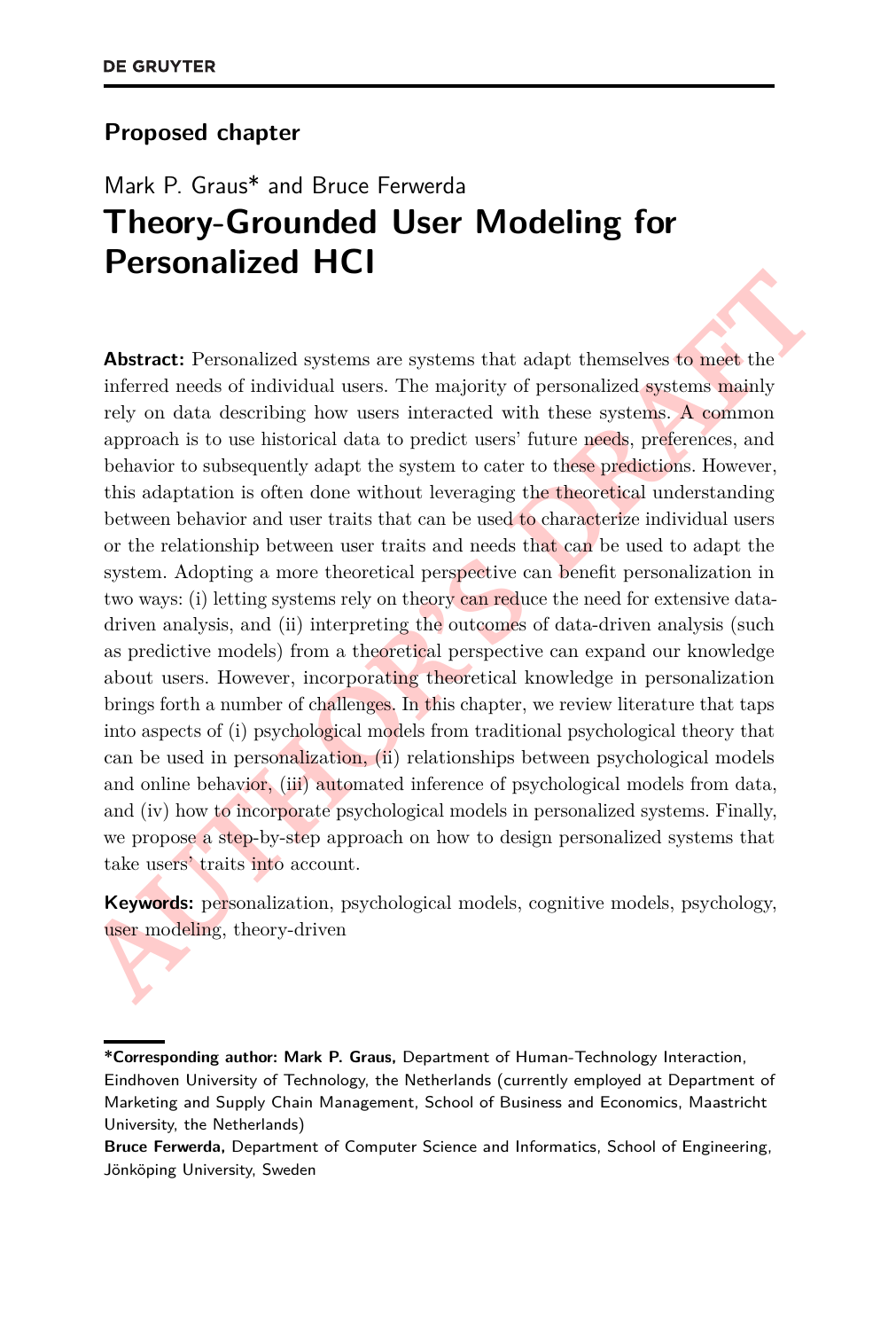## **1 Introduction**

Personalization is performed by adapting aspects of systems to match individual users' needs in order to improve efficiency, effectiveness, and satisfaction. Current personalization strategies are mainly data-driven in the sense that they are based on the way users have been and are interacting with a system, after which the system is dynamically adapted to match inferred user needs. The more theory-driven counterparts of personalization are often designed based on general knowledge about how user traits influence user needs, and how these needs influence the requirements of a system. Systems are adapted to individual users based on a set of rules. Although both strategies are used separately, combining the knowledge gained from both strategies could be used to achieve greater personalization possibilities.

on the way users have been and are interacting with a system, after which the system is dynamically adapted to match inferred user needs. The more theory-diven counterparts of personalization are often designed based on g To mitigate personalization challenges, current research has primarily focused on using historical data that describes interaction behavior. Using this data, personalization strategies are developed that predict users' future interactions. The prediction of these future interactions is often done without leveraging the understanding of the relationship between user behavior and user traits. In other words, predictions are made without considering the root cause of certain behavior that users are showing. A prominent direction using this approach is the field of recommender systems in which historical behavioral data is used to alter the order of items in a catalog (from highest predicted relevance to lowest predicted relevance), with the goal of making users consume more items or helping them to find relevant items more easily [69].

By adopting a more theoretical perspective (often based on psychological literature), the root cause of behavior can be identified and thereby benefit personalization opportunities. Using a theoretical perspective can benefit personalization in two ways: (i) a large body of theoretical work can be used to inform personalized systems without the need of extensive data-driven analysis. For example, research has shown that it might be beneficial to adapt the way course material is presented to match students' working memory capacity [\[42\]](#page-26-0). And (ii) including theory can help to interpret the results gained from the data-driven perspective and thereby meaningfully expand our knowledge about users. For example, research on music players has demonstrated that different types of people base their decisions on what to listen to on different sources of information [\[29\]](#page-25-0).

Although adopting a more theoretical perspective by considering the relationship between user behavior and user traits has been shown to benefit personalization, this theoretical perspective comes with theoretical and methodological challenges. A first challenge is to identify and measure user traits that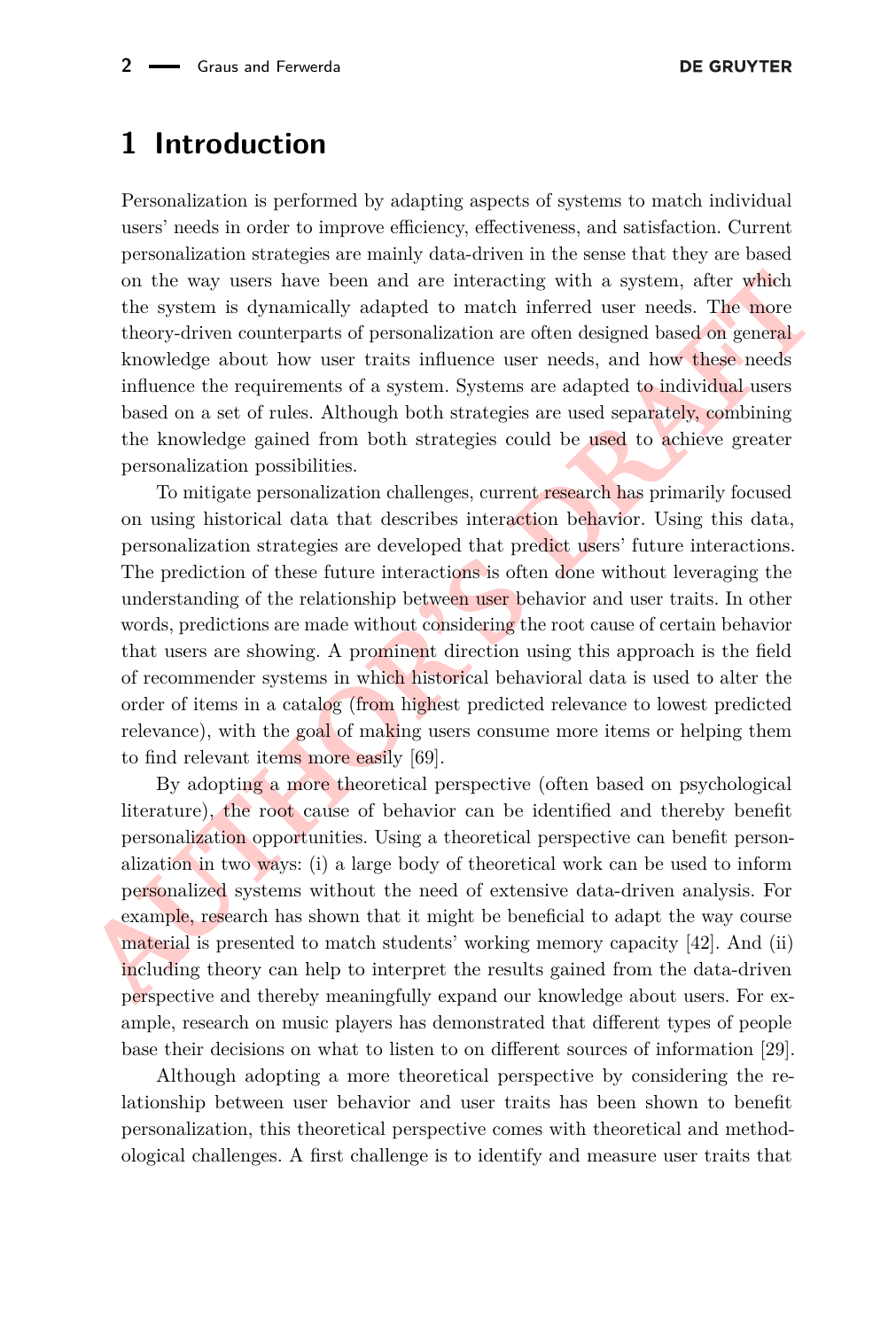From transmission on a space of a system transmit time transmit in the ance to assume that the suser traits. In certain cases, this is straightforward (e.g. altering the order of a list of items based on predicted relevanc play a role in the needs for personalization (e.g., cognitive style [\[77\]](#page-28-1), personality [\[14\]](#page-24-0), susceptibility to persuasive strategies [\[19\]](#page-25-1)) and to capture these traits in a formal user model. A second challenge is to infer the relevant user traits from interaction behavior (e.g., inferring user preferences from historical ratings, or inferring a person's personality from the content they share on social media). A third challenge is to identify the aspects of a system that can be altered based on these user traits. In certain cases, this is straightforward (e.g. altering the order of a list of items based on predicted relevance), while in other cases the required alterations can be more intricate and require more thought to implement (e.g. altering the way in which information is presented visually to match a user's cognitive style).

While the aforementioned challenges are interconnected, they are often addressed in isolation. The current chapter provides an overview of work that relied on user traits for several (system) aspects:

- introduction of psychological models that are currently used in personalization
- psychological models that have been linked to online behavior
- automatic inference of psychological models from behavioral data
- incorporating psychological models in personalized systems or systems for personalization

The literature discussed throughout the chapter can serve as starting points for theory-grounded personalization in certain applications (e.g., e-learning, recommendations) and content domains (e.g., movies, music). Finally, the chapter concludes with a blueprint for designing personalized systems that take user traits into consideration.

## **2 Psychological Models in Personalization**

Psychological models serve to explain how aspects of the environment influence human behavior and cognition. Since these models provide information on how people react to their surroundings, they can also be used to anticipate how people will react to aspects of technological systems and can thus provide insight in people's needs in technological contexts. The proposition to use psychological models for personalization is not a new concept. Rich [\[89\]](#page-29-0) already proposed in 1979 the use of psychological stereotypes for personalizing digital systems. However, the current abundance of available user data have made personalization strategies adopt more data-driven approaches and move away from incorporating theoretical knowledge. While the availability of user data obviously benefits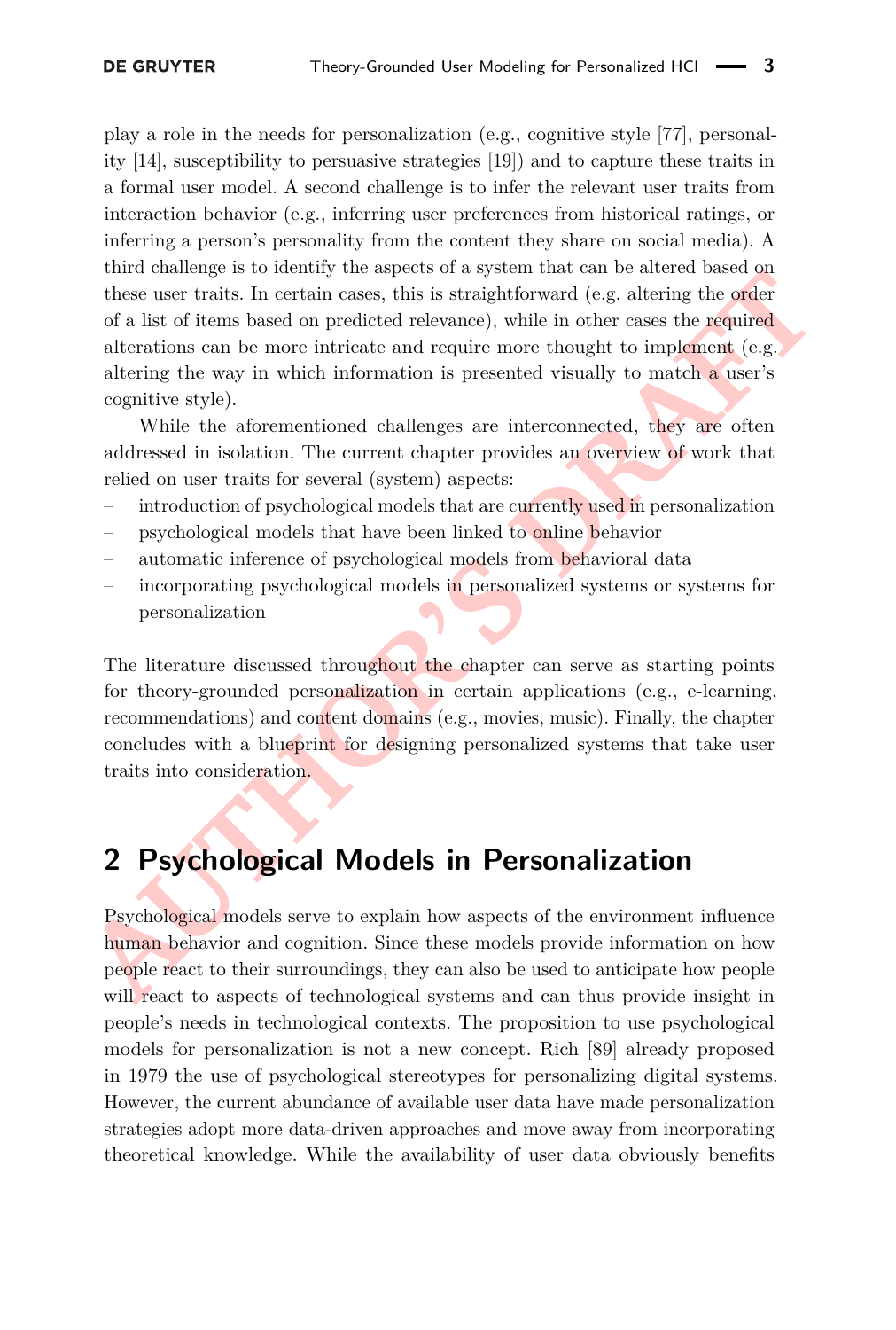data-driven approaches, there are opportunities for theory-driven approaches as well to exploit the available data (e.g., the implicit acquisition of user traits). In the following section we will lay out different models that are currently used in personalization. We will then continue with providing an overview of prior research that has focused on the relationship between psychological models and online behaviors, then continue with work that has looked at the automated inference of psychological models, and the discuss work that have been personalizing systems based on psychological models.

### <span id="page-3-1"></span>**2.1 Personality**

constants, une controllar wave final instance when the second active measure instance interaction psychological models, and the discuss work that have been personalizing systems<br>based on psychological models. And the discu Personality is a long lasting research area in psychology [2]. Personality is considered to reflect behavior through the coherent patterning of affect, cognition, and desires. Aside from this patterning, personality has shown to be a stable construct over time [\[63\]](#page-27-0). Through the construct of personality, research has aimed to capture observable individual behavioral differences [21]. Traditional personality psychology has established numerous associations between personality and concepts such as happiness, physical and psychological health, spirituality, and identity at an individual level; the quality of relationships with peers, family, and romantic others at an interpersonal level; and occupational choice, satisfaction, and performance, as well as community involvement, criminal activity, and political ideology at a social institutional level (for an overview see [\[84\]](#page-29-1)).

Different models have been developed to express personality of people. The most commonly used model is the five-factor model (FFM; mostly used in academic research). The FFM found its roots in the lexical hypothesis, which proposes that personality traits and differences that are the most important and relevant to people eventually become a part of their language. Thus the lexical hypothesis relies on the analysis of language to derive personality traits [\[2\]](#page-24-1). The notion of the lexical hypothesis was used by Cattell [\[14\]](#page-24-0) to lay out the foundation of the FFM by identifying 16 distinct factors. Based on the identified 16 factors, Tupes and Christal [107] found recurrences among the factors that resulted in clusters that represent the five personality traits that make up the FFM (see Table [1\)](#page-4-0). The FFM thus describes personality in five factors (also called the big five personality traits): openness to experience, conscientiousness, extraversion, agreeableness, and neuroticism.  $1$  Different measurements were created to assess the five personality factors of which the big five inventory (BFI: 44-item) [\[63\]](#page-27-0)

<span id="page-3-0"></span>**<sup>1</sup>** Also called the OCEAN model due to the acronym of the five factors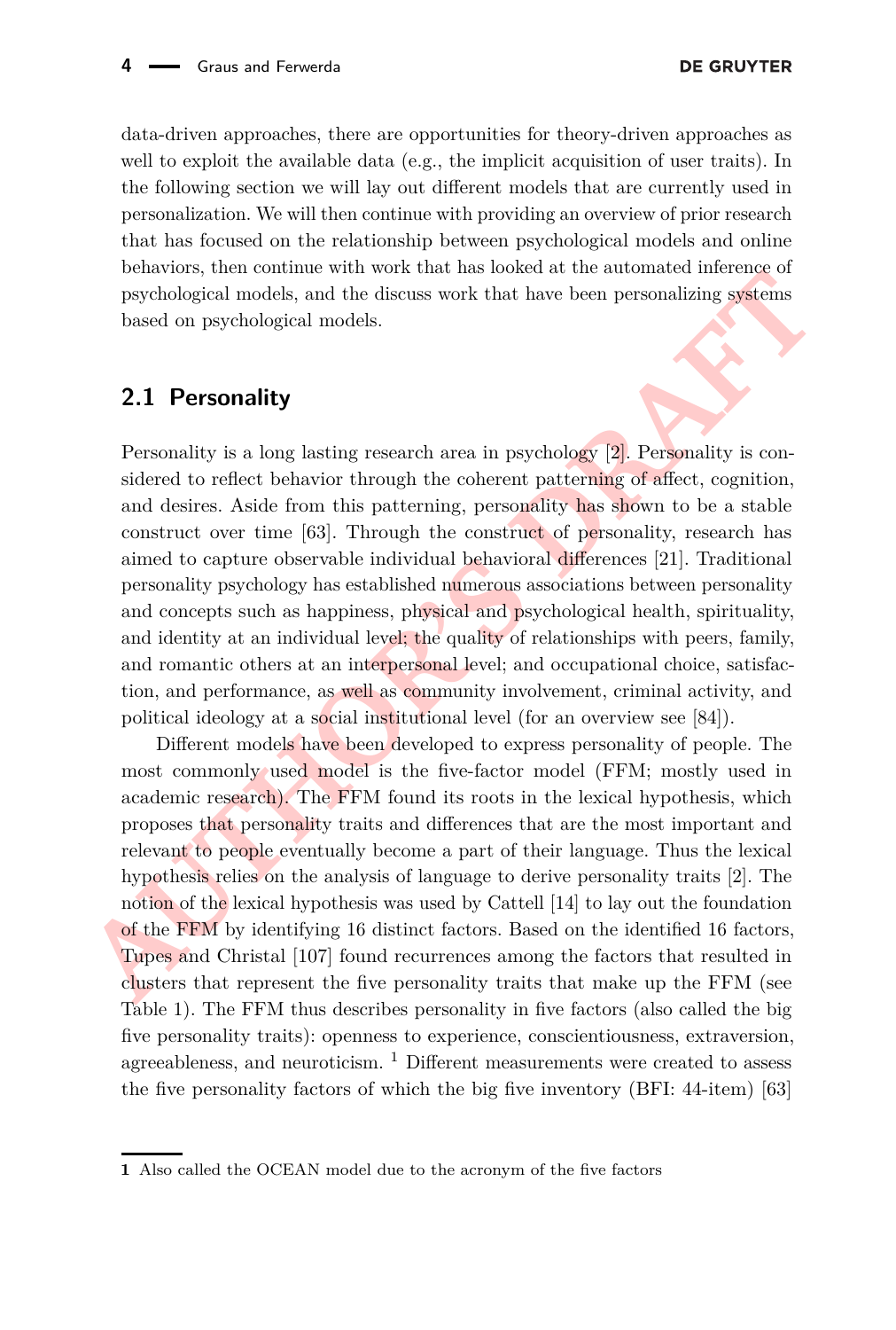and the ten item personality inventory (TIPI : 10-item) [\[46\]](#page-26-1) are two commonly used surveys.

<span id="page-4-0"></span>

| <b>General Dimensions</b>     | <b>Primary Factors</b>                                              |
|-------------------------------|---------------------------------------------------------------------|
| <b>Openness to Experience</b> | Artistic, curious, imaginative, insightful, original, wide interest |
| <b>Conscientiousness</b>      | Efficient, organized, planful, reliable, responsible, thorough      |
| <b>Extraversion</b>           | Active, assertive, energetic, enthusiastic, outgoing, talkative     |
| <b>Agreeableness</b>          | Appreciative, forgiving, generous, kind, sympathetic, trusting      |
| <b>Neuroticism</b>            | Anxious, self-pitying, tense, touchy, unstable, worrying            |

**Tab. 1:** Five-factor model adopted from John, Donahue, and Kentle [63]

## **2.2 Cognitive Styles**

Considerations and the efficient, organized, plantic, regarding the entropy and the entropy and the entropy and the entropy and the entropy and the entropy and the entropy and the entropy and the entropy and the entropy an Cognitive styles refer to the psychological dimensions that determines individuals' modes of perceiving, remembering, thinking, and problem-solving [56, 77]. Different cognitive styles have been identified to indicate individual processes, such as analytic-holistic and verbal-visual. In an attempt to make sense out of the fuzziness of different kinds of cognitive styles, Miller [\[78\]](#page-28-2) proposed a hierarchal framework for systematizing cognitive styles (particularly the analytical-holistic dimension) by connecting them to different stages of cognitive processes <sup>[2](#page-4-1)</sup> (see Figure 1).

<span id="page-4-1"></span>**<sup>2</sup>** We acknowledge the existence of basic, higher, and complex cognitive processes. However, since this chapter focuses on personalization strategies, the focus will be put on individual differences (i.e., cognitive styles) rather than the generic cognitive processes (e.g., perception, memory, thought).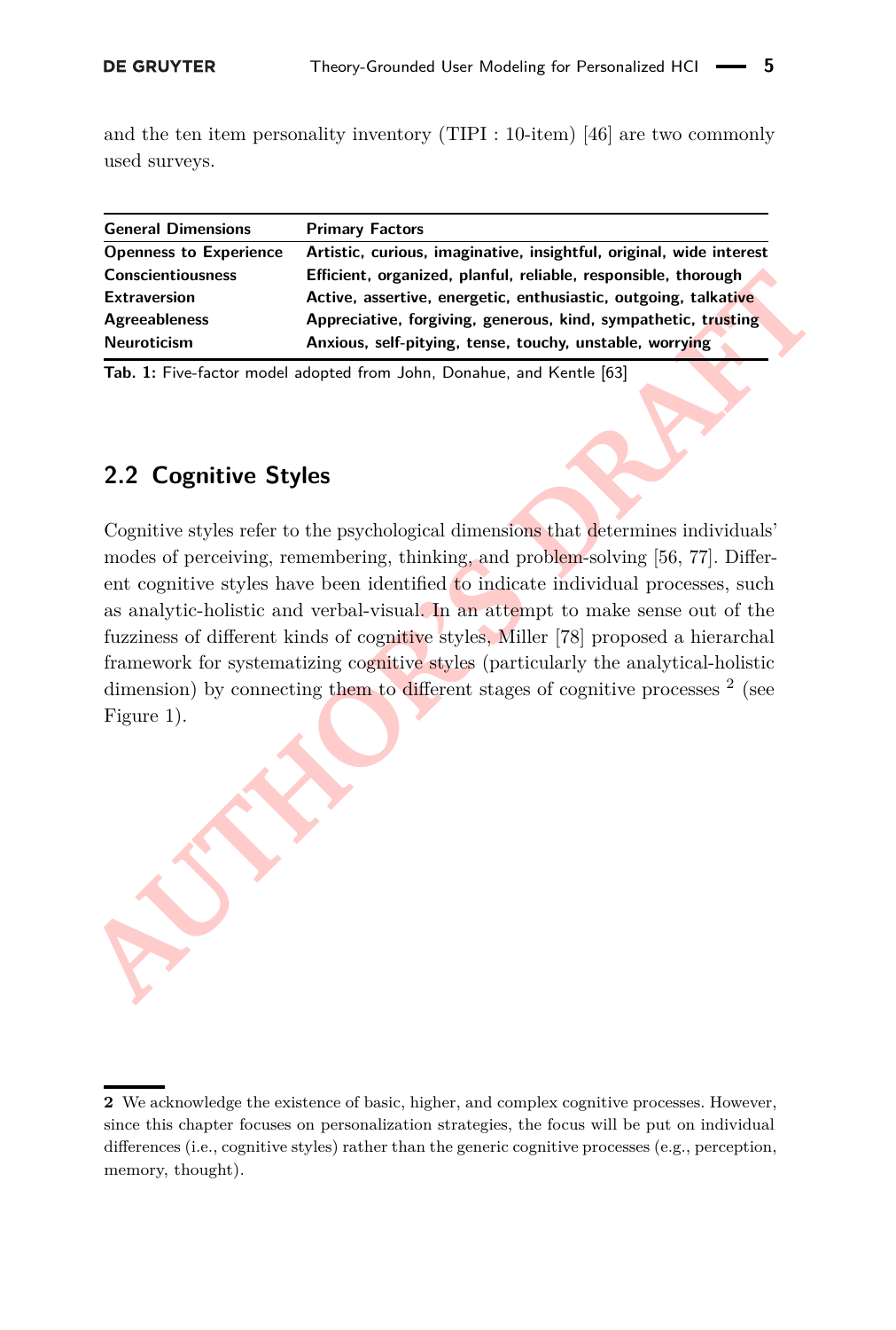<span id="page-5-0"></span>

Fig. 1: A model of cognitive styles and processes adopted from Miller [78]

To measure general cognitive styles multiple questionnaires have been developed. The cognitive style index (CSI; Hayes and Allinson [\[56\]](#page-27-1)) is often used. The CSI consists of 38 items and assigns a score along a single dimension ranging from intuitive to analytical. The items are based on the cognitive style dimensions: active-passive, analytic-holistic, and intuitive-systematic. An alternative measurement to the CSI is the cognitive style analysis (CSA; [\[90\]](#page-29-2)), which assigns scores to the analytic-holistic and verbal-visual dimensions.

Although it is recognized that individual differences exist in general cognitive functioning, their effects are often diluted by overlapping characteristics of humans. Cognitive styles have been shown to be a better predictor of influence for particular situations and tasks rather than general functioning [\[70\]](#page-28-3).

For example, cognitive styles have been shown to be related to academic achievements among students (see for an overview Coffield et al. [\[20\]](#page-25-3)). Despite the domain-dependent variations of cognitive styles that adhere to their own measurements (e.g., learning style questionnaire [\[57\]](#page-27-2) to assess learning styles), studies have shown that correlations between learning styles and cognitive styles exist (see for an overview Allinson and Hayes [1]). In the following sections, we discuss the domain-dependent cognitive styles that are currently used for the purpose of personalization.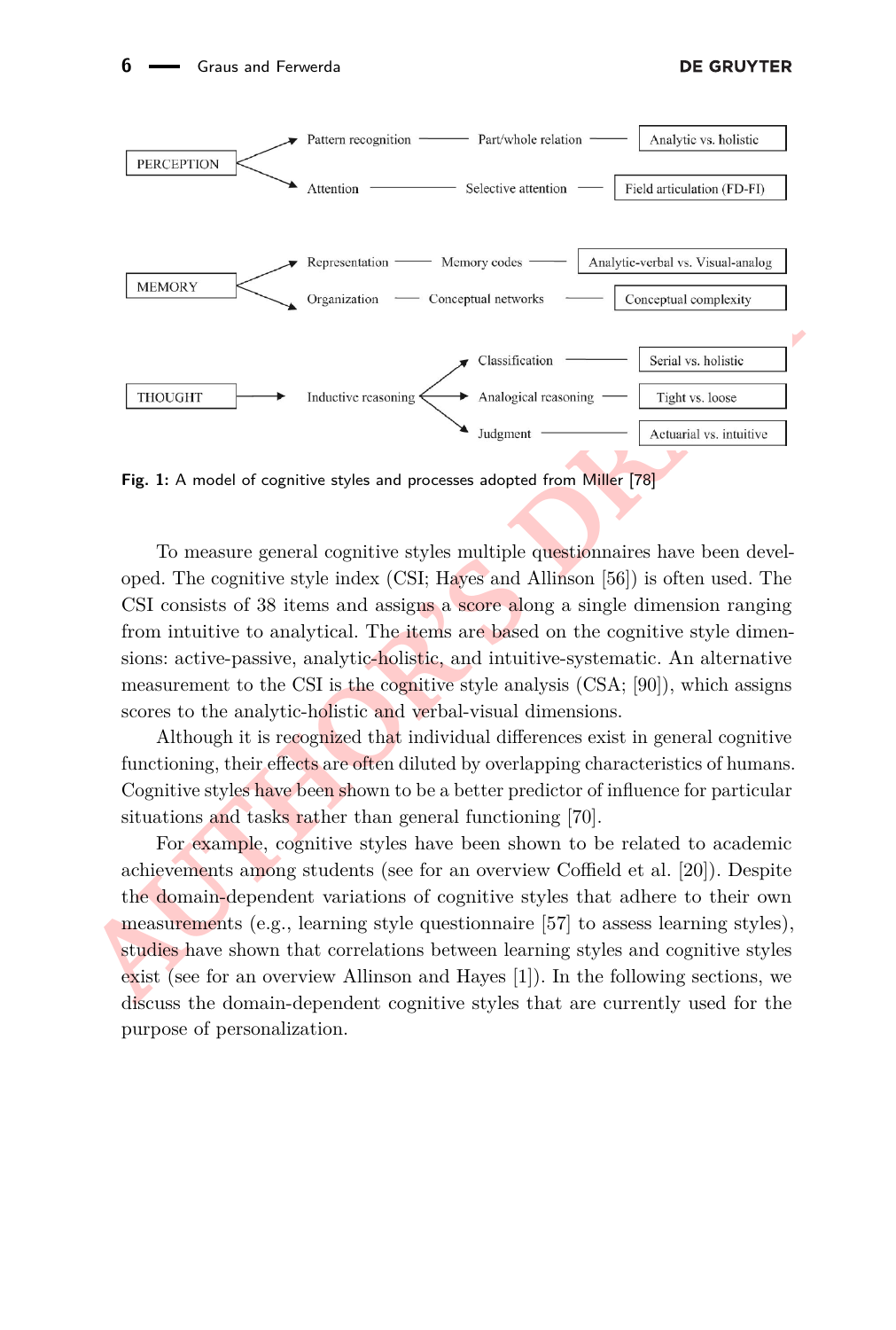#### **2.2.1 Learning Styles**

reatative or propagation and particular services respectively. Books as described by cognitive styles, people have different preferences for acquiring knowledge, which are captured in learning styles. In applications that The educational field has given much attention to identifying individual differences based on a subset of cognitive styles, namely: learning styles. Messick [\[77\]](#page-28-1) discussed the merit of using cognitive styles to characterize people in an educational setting. Related to people having different preferences regarding processing information as described by cognitive styles, people have different preferences for acquiring knowledge, which are captured in learning styles. In applications that have as goal to assist people in learning, learning styles are a logical candidate to base personalization on. Coffield et al. [\[20\]](#page-25-3) provide an extensive overview of these learning styles, comprising a selection 350 papers from over 3000 references, in which they identify 13 key models of learning styles. Aside from this overview they provide references to surveys to measure learning styles, together with a list of studies in which these surveys are validated. Two notable models are the learning style inventory (LSI) by Kolb [\[68\]](#page-28-4) and the learning styles questionnaire (LSQ) by Honey and Mumford [\[57\]](#page-27-2). The LSI assesses learning styles through a 100-item self-report questionnaire indicating preferences for environment (e.g., temperature), emotional (e.g., persistence), sociological (e.g., working alone or with peers), physical (e.g., modality preferences), and psychological factors (e.g., global-analytical). The LSQ uses an 80-item checklist to assess learning styles on four dimensions: activist, reflector, theorist, and pragmatist.

#### **2.2.2 Personal Styles**

Whereas the previously described FFM of personality (see Section [2.1\)](#page-3-1) found its ground in the lexical hypothesis, the Myers-Briggs model is based on cognitive styles. The Myers-Briggs model of personality is commonly used in the consultancy and training world. People's scores on the Myers-Briggs model is measured by the Myers-Briggs Type Indicator (MBTI) [83], consisting of 50 questions to measure personality types. The MBTI describes a person's personality across four dimensions:

- 1. Extraversion-introversion (E vs. I): how a person gets energized
- 2. Sensing-intuition (S vs. N): how a person takes in information
- 3. Thinking-feeling (T vs. F): the means a person uses to make decisions
- 4. Judging-perceiving (J vs. P): the speed with which a person makes decisions

The combinations of these four dimensions results in one of 16 personality types that are based on Jung's personality theory from the early 1920s [\[64\]](#page-28-5) (see Figure [2\)](#page-7-0).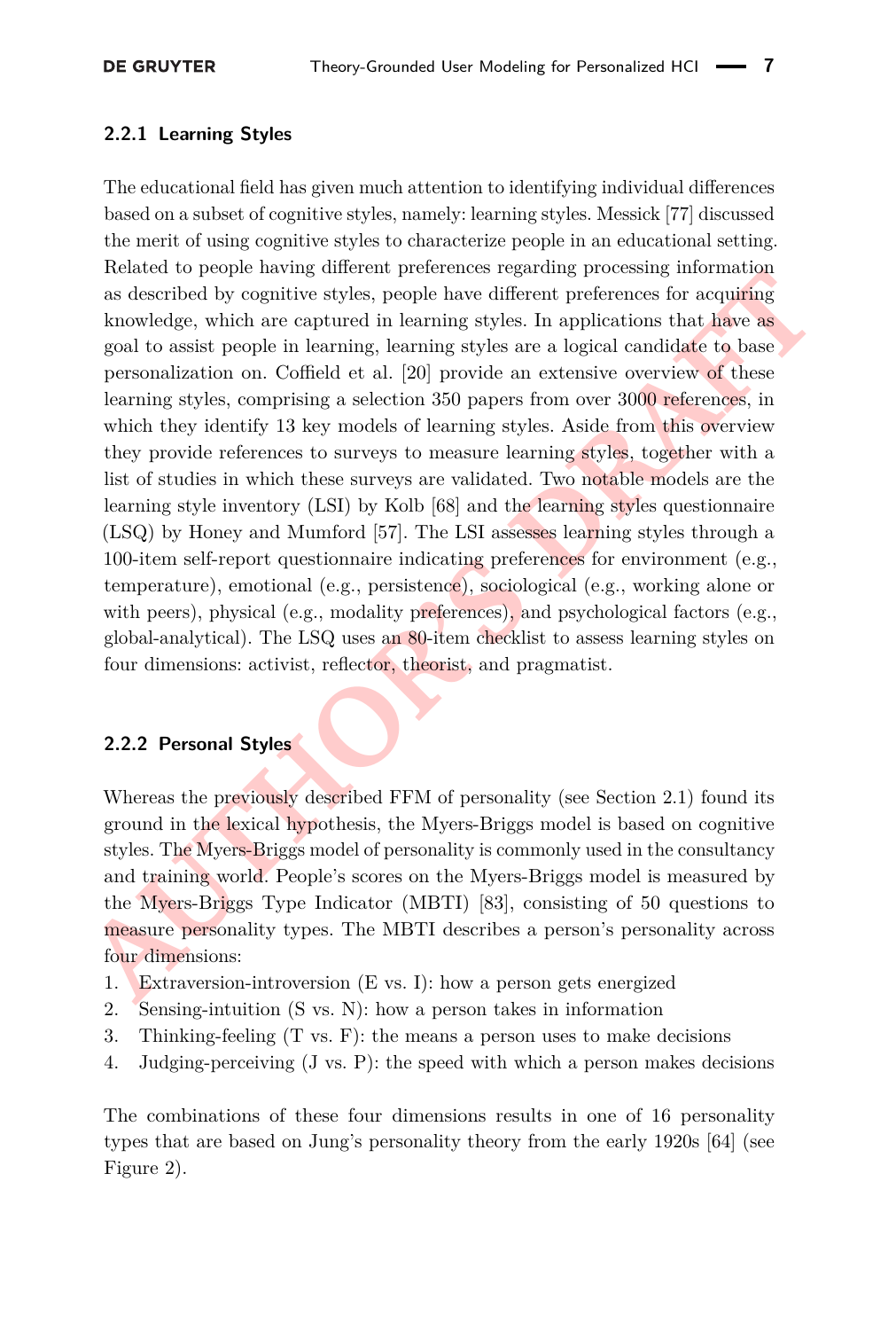#### **DE GRUYTER**

<span id="page-7-0"></span>

**Fig. 2:** The 16 MBTI personality types combinations based on the four personality dimensions. Reprinted from Wikipedia, by Jake Beech, 2014, retrieved from [https://commons.](https://commons.wikimedia.org/wiki/File:MyersBriggsTypes.png) wikimedia.org/wiki/File:MyersBriggsTypes.png Licensed under a Creative Commons Attribution-ShareAlike 3.0 Unported license.

## **2.3 Relationship Between Models**

Psychological models all have their foundation in either behavioral or cognitive assessments of people. As behavior and cognition are so interconnected, the different models are expected to be related as well. Busato et al. [\[10\]](#page-24-3) found distinct correlations between several personality traits and the type of learning styles people adhere to. Zhang [\[115\]](#page-31-0) showed relationships between personality traits and cognitive styles and found that creativity-generating and more complex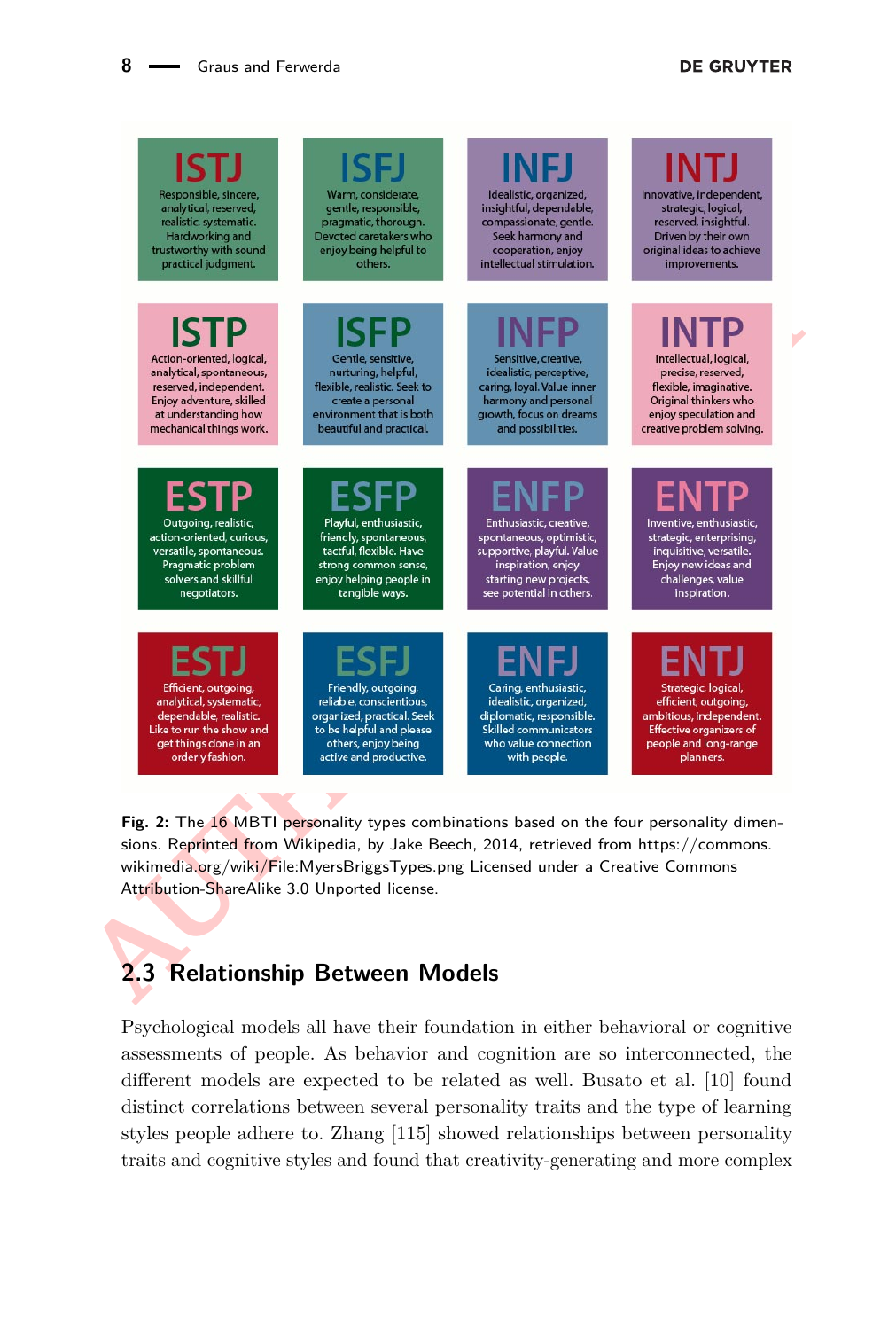cognitive styles were related to extraversion and openness. Also other models from traditional psychology that have not been used yet for personalization purposes have shown to correlate with personality traits. For example, Greenberg et al. [\[53\]](#page-27-3) found correlations between personality traits and people's 'music sophistication' (Gold-MSI; [\[82\]](#page-29-4)); a measurement to indicate the musical expertise of people.

An extensive literature review that summarizes the findings of how cognitive styles correlate with other psychological models is given in Allinson and Hayes [\[1\]](#page-24-2). In multiple studies cognitive styles have been shown to correlate with other measures of learning, thinking or teaching, such as the Learning Style Questionnaire [\[57\]](#page-27-2). This indicates that models are related and user traits according to one model can be indicative of their traits in another model.

# <span id="page-8-0"></span>**3 The Relationship Between Psychological Traits and Online Behavior**

Automation extends the relationship between mains are mainly to the vegalation of the relationship in this condition in the physic correlate with other psychological models is given in Allinson and Hayes [1]. In multiple s Aside from using psychological traits defined by traditional psychology to explain the root cause of online behavior, there is an uncharted terrain evolving with the advancement of technologies. Especially as technologies are becoming increasingly ubiquitous and pervasive, new ways of interaction become available between technologies and users. These new ways of interaction may reduce how straightforward the relationship between online behavior and traditional psychological traits is. Hence, there is an increased importance to verify to what extent results from traditional psychology still hold in computer-mediated scenarios before implementation. Aside from that, there is a need for critical reflection on the findings of new relationships between psychological traits and online behavior (e.g., the differentiation between correlation and causation) and the implications for implementation of such findings in personalized systems. In this section we lay out the related work that has focused on verifying relationships between behaviors and traits based on results from traditional psychology, and work that has focused on identifying new relationships between psychological traits and online behaviors. Subsequently Section 5 discusses work that focused on incorporating psychological traits in personalized systems.

## **3.1 Personality**

The way we communicate with others is becoming increasingly mediated through technology in the form of social networking sites (SNSs), such as Facebook,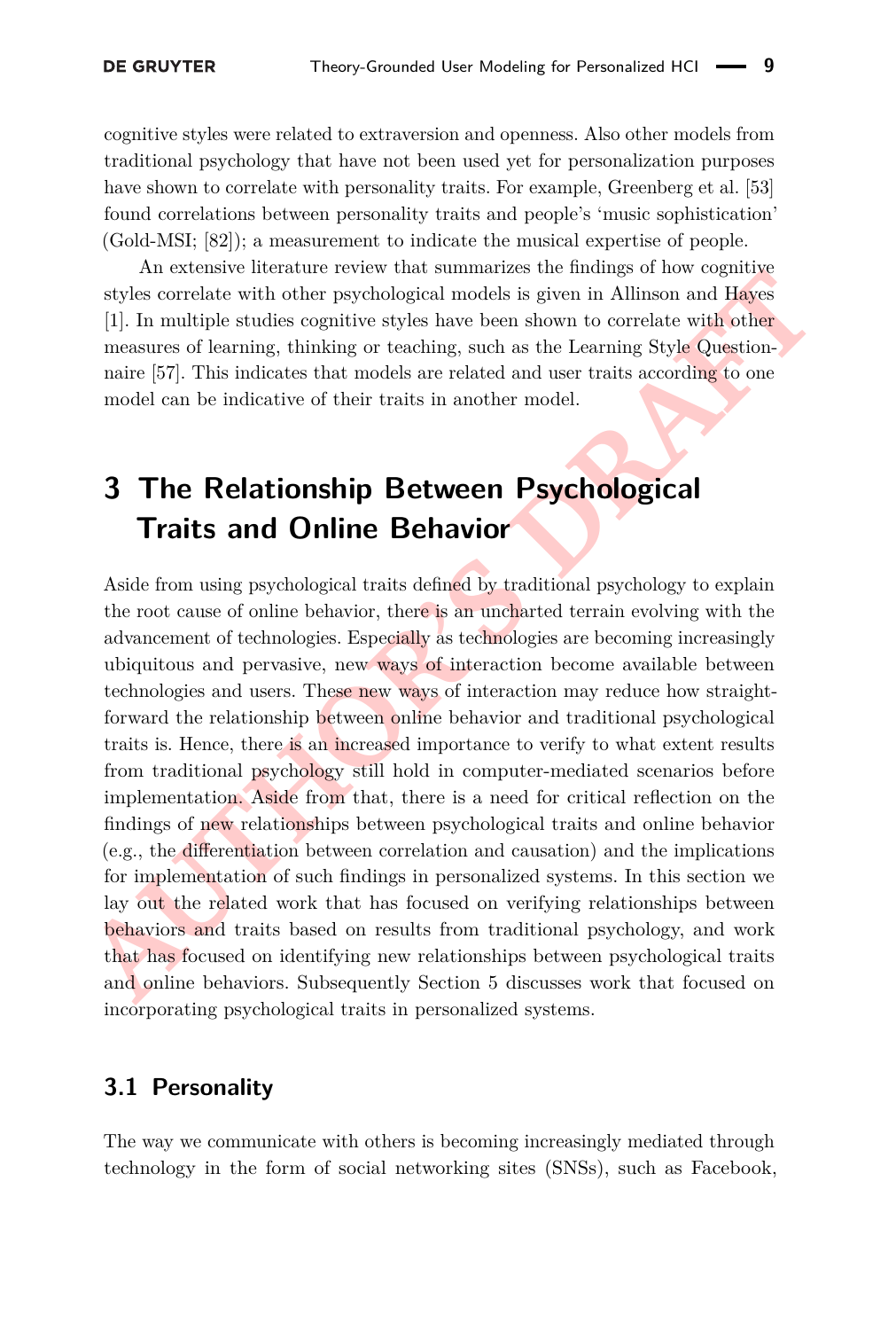Instagram, and Twitter [\[24,](#page-25-4) [108\]](#page-30-1). Just like personalities are found to be related to many behaviors in the social or physical world, the digital footprint that people leave behind on these SNSs can be a reflection of people's personalities as well. Factors such as images (e.g., profile pictures), expressions of thoughts (e.g., content postings), and content preferences (e.g., reactions on content) are in general the information that people leave behind digitally. Similar factors in the real world have already shown to consist of information that people use to generate impressions about others [\[40\]](#page-26-2). Back et al. [\[6\]](#page-24-4) showed that the personalities we express online have resemblances with the personalities that we express in the real world. In other words, it seems that how people express themselves online is an extension of their personality-based behavior, preferences, and needs in the real world.

grada to minimization and perips race being the reaction of the state of the state of state of state of the terms of the consist of information that person solutions we express on<br>the terms consist of information that per The notion of extended personality has led to different studies that investigated the digital footprint of users in relation to their personality traits. In particular Facebook has received a lot of attention in the search for personality related behaviors. To exemplify the abundance of research on online personalities, we highlight some of the work that has been done. Some of the results that are found indicate a direct interpretation of personality characteristics to certain online behaviors. For example, one of the findings of Ross et al. [\[93\]](#page-29-5) showed that extroverts on average belong to more Facebook groups, which is argued to relate to the social nature of extroverts, that leverage Facebook as a social tool. Neurotics (less emotionally stable) were found to spend more time on Facebook, allegedly in an attempt to try to make themselves look as attractive as possible [81]. Conscientiousness has been shown to be related to an increased usage of Twitter although this is not the case for Facebook. Hughes et al. [\[61\]](#page-27-4) explains this finding to the limitation of the characters that can be used in a Tweet, which causes conscientious people to still able to partake in social networking without it becoming a temporal distraction.

Although most research in online behavior has been done in the context of SNSs in which relationships are tried to be found between personality traits and online behavior, research has also been done in other areas focusing on the transferability of personality judgment. For example, Biel, Aran, and Gatica-Perez [9] found that personality impressions can be transferred via video logs (vlogs). An overview of current research on personality related to online behaviors can be found in Table [2.](#page-10-0)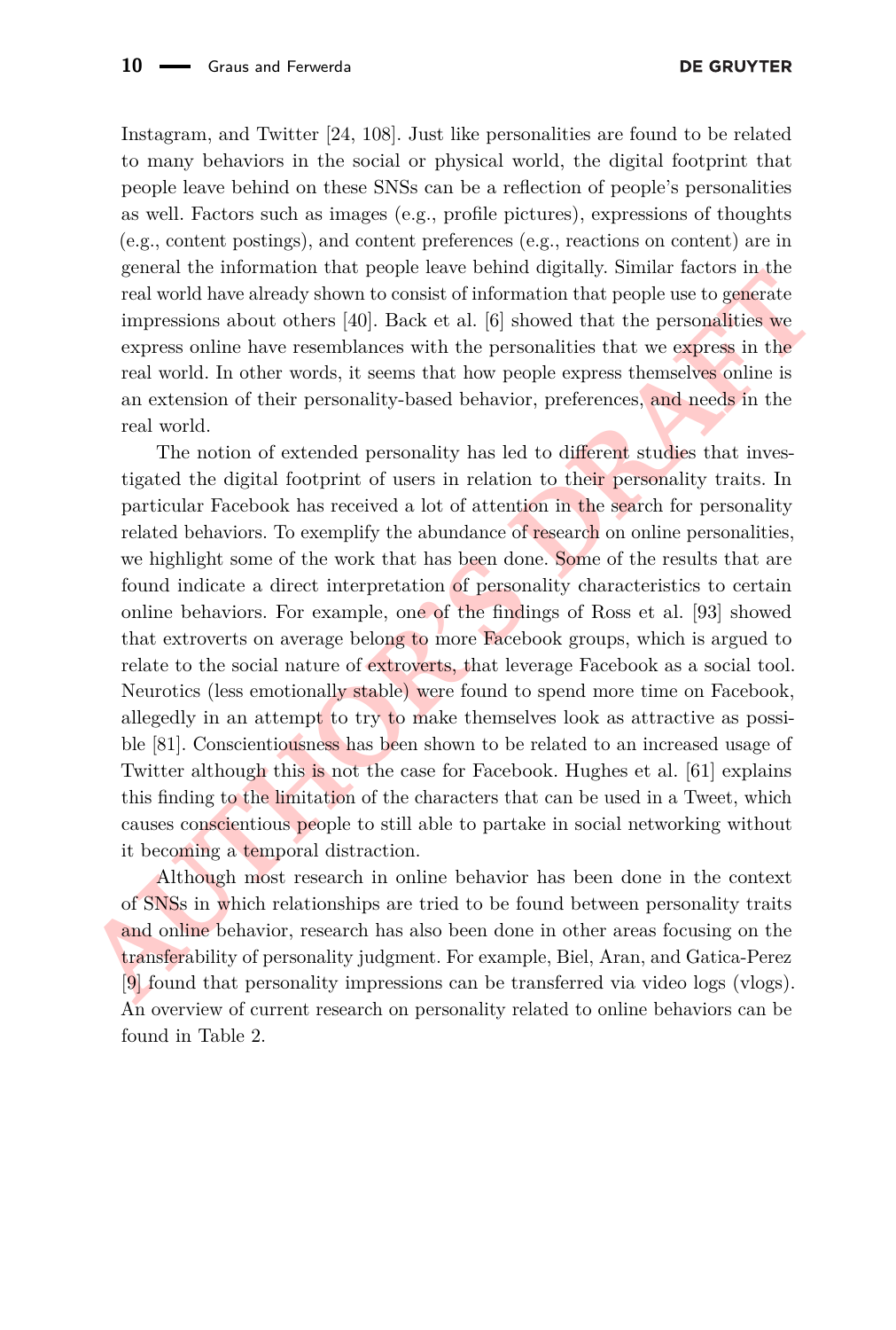<span id="page-10-0"></span>

| Study                                         | <b>Domain</b>                 |
|-----------------------------------------------|-------------------------------|
| Ellison et al. [24]                           | <b>Facebook</b>               |
| Valkenburg and Peter [108]                    | <b>Facebook</b>               |
| Moore and McElroy [81]                        | <b>Facebook</b>               |
| Ross et al. [93]                              | Facebook                      |
| Back et al. [5]                               | <b>Facebook</b>               |
| Seidman [99]                                  | <b>Facebook</b>               |
| Gosling, Gaddis, Vazire, et al. [48]          | Facebook                      |
| Gosling et al. [47]                           | <b>Facebook</b>               |
| Rosenberg and Egbert [92]                     | Facebook                      |
| Bachrach et al. [4]                           | <b>Facebook</b>               |
| Carpenter [12]                                | <b>Facebook</b>               |
| Skues, Williams, and Wise [101]               | Facebook                      |
| Stieger et al. [102]                          | <b>Facebook</b>               |
| Lee, Ahn, and Kim [73]                        | <b>Facebook</b>               |
| Ljepava et al. [75]                           | <b>Facebook</b>               |
| Eftekhar, Fullwood, and Morris [23]           | <b>Facebook</b>               |
| Winter et al. [111]                           | <b>Facebook</b>               |
| Chen and Marcus [17]                          | <b>Facebook</b>               |
| Jenkins-Guarnieri, Wright, and Hudiburgh [62] | <b>Facebook</b>               |
| Wu, Chang, and Yuan [113]                     | <b>Facebook</b>               |
| Ryan and Xenos [94]                           | <b>Facebook</b>               |
| Amichai-Hamburger and Vinitzky [3]            | Facebook                      |
| Quercia et al. [88]                           | Facebook                      |
| Davenport et al. [22]                         | <b>Facebook &amp; Twitter</b> |
| Hughes et al. [61]                            | <b>Facebook &amp; Twitter</b> |
| Qiu et al. [87]                               | Twitter                       |
| Ferwerda and Tkalcic [34]                     | Instagram                     |
| Lay and Ferwerda [72]                         | Instagram                     |
| Schrammel, Köffel, and Tscheligi [97]         | <b>Online communities</b>     |
| Ferwerda, Tkalcic, and Schedl [35, 36]        | Online music listening        |
| Ferwerda, Schedl, and Tkalcic [29]            | Online music listening        |
| Ferwerda et al. [37]                          | Online music listening        |
| Tkalčič et al. [104]                          | Online music listening        |
| Marcus, Machilek, and Schütz [76]             | <b>Personal website</b>       |
| Ferwerda et al. [38]                          | Recommender system            |
| Chen, Wu, and He [18]                         | Recommender system            |
| Hu and Pu [58]                                | Recommender system            |
| <b>Golbeck and Norris [43]</b>                | Recommender system            |
| Biel, Aran, and Gatica-Perez [9]              | Video logs                    |
|                                               |                               |

**Tab. 2:** An overview of current research on the relationship between personality traits and online behavior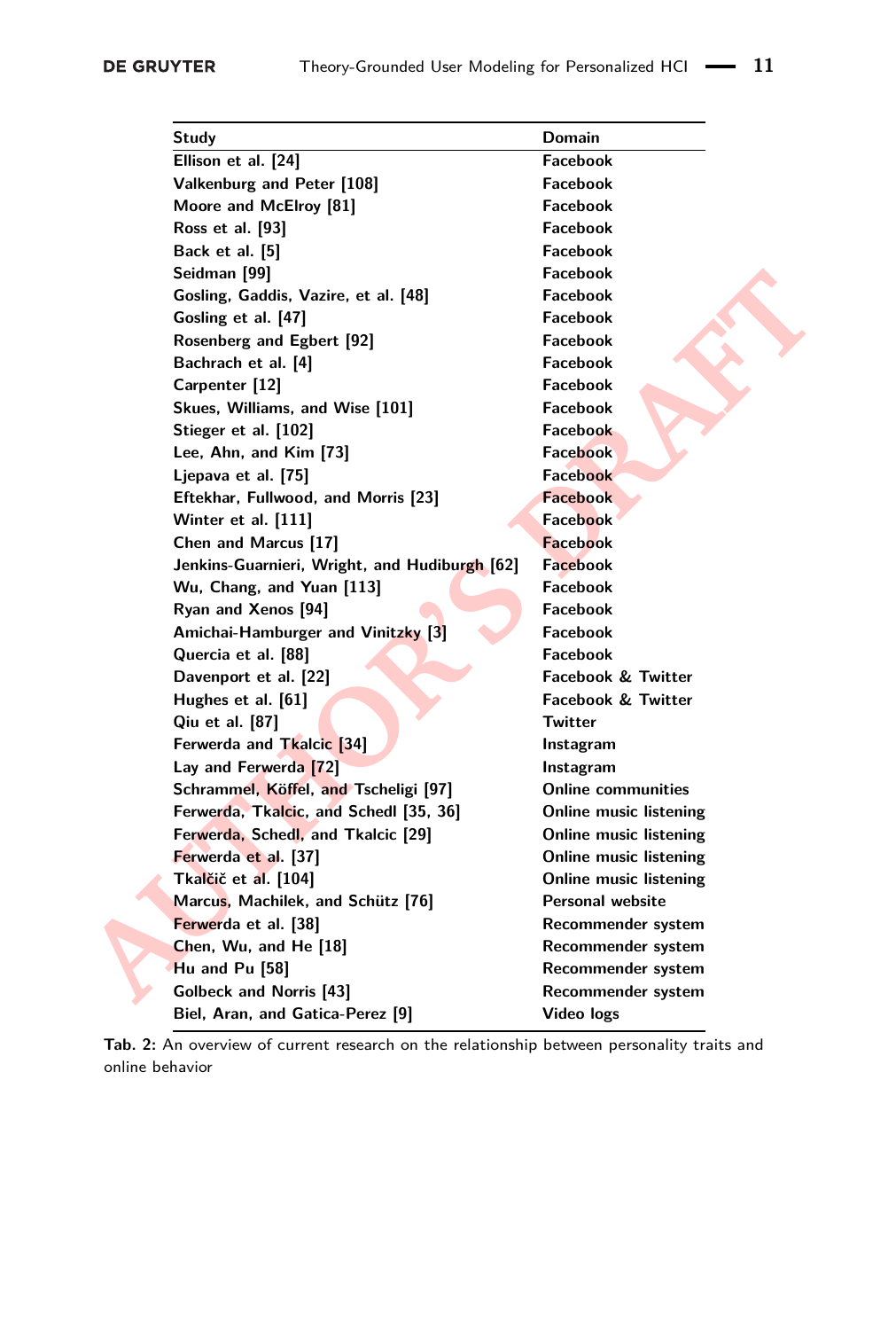### **3.2 Cognitive Styles: Learning Styles**

on acourarying wateracy can togentric styse as known notic transformal psychology<br>have the same effects in an online setting. The findings that can be drawn from the<br>research that has been done on cognitive styles and onl Whereas personality research has mainly focused on the relationship in SNSs, the research on cognitive styles has influenced other application areas, such as online learning environments. The research in this area has mainly been focusing on identifying whether the cognitive styles as known from traditional psychology have the same effects in an online setting. The findings that can be drawn from the research that has been done on cognitive styles and online learning environments are inconclusive. The disposition of the various results sketches the importance to validate the effect of psychological traits in relation to online behavior. For example, Zacharis [\[114\]](#page-31-2) looked at 161 students in which the difference of learning styles was investigated between online and offline participation of students, but no differences between the two different groups were found. Huang, Lin, and Huang [\[60\]](#page-27-8) found differences between online and offline students, such as sensing learners (i.e., those who were patient with details and were good at practical work) engaged online more frequently and for a longer duration. Similarly, Wang et al. [\[110\]](#page-30-7) showed that online achievements are influenced by the learning styles of students.

As mentioned previously, the majority of research on cognitive styles has focused on investigating to what extent understanding of offline learning translates to online learning environments. Research has been conducted that looked at adapting content delivery based on cognitive styles in these environments. Also, the results are mainly inconclusive in whether cognitive styles can explain individual behavior. For example, Graf and Liu [50] identified different navigational strategies based on learning styles, information that can potentially be used to create adaptive interfaces. However, Mitchell, Chen, and Macredie [\[80\]](#page-28-10) showed that adaptive interfaces based on cognitive styles do not have an advantageous effect on student performance.

One of few studies that investigated differences based on cognitive styles in a different domain than a learning environment is Belk et al. [\[7\]](#page-24-10). They found that people with different cognitive styles differ in preferences with regards to CAPTCHA (acronym for "Completely Automated Public Turing test to tell Computers and Humans Apart")<sup>3</sup>. They found that the cognitive processing style (i.e., verbal or visual) plays a role in the speed of the CAPTCHA completion: those that possess a more verbal cognitive style showed a faster completion of textual CAPTCHAs (e.g., text-recognition: deciphering a scrambled text),

<span id="page-11-0"></span>**<sup>3</sup>** Commonly used as a security defense mechanism to determine whether an entity interacting with a system is a human and not, for example, an automated bot.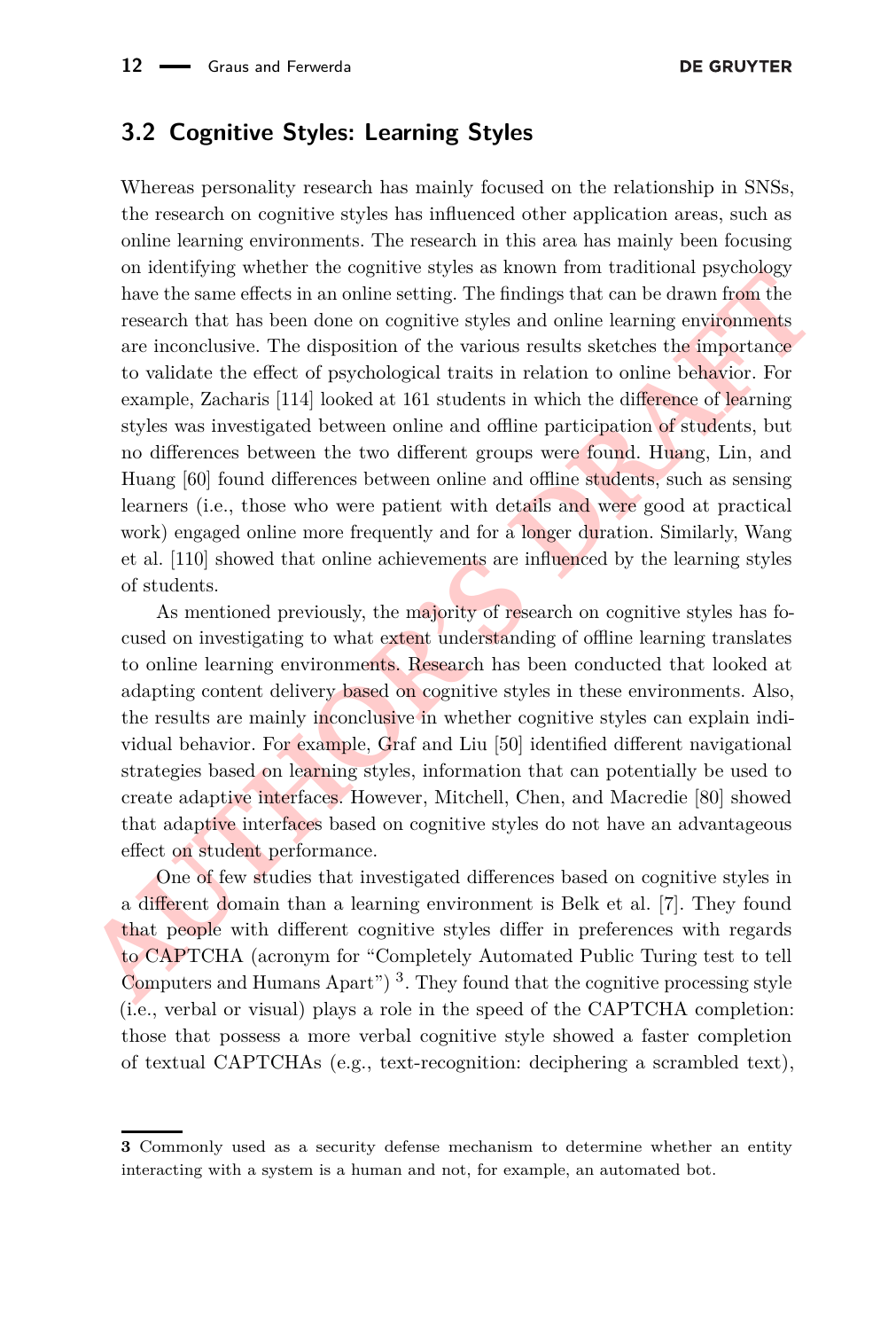whereas those adhering to a visual cognitive style showed a faster completion of visual CAPTCHAs (e.g., image-recognition: finding a matching set of pictures).

# <span id="page-12-0"></span>**4 Automated Inference of Psychological Traits or Styles**

The Strategonal Movemetric controllation in the section in the section of the section of the section of the section of the section of the section of properties based on psychological traits and/or styles. The research on p By investigating how psychological knowledge from the offline world transfers to online environments, research has turned to personalization opportunities based on psychological traits and/or styles. The research on personalization has not only focused on implementing psychological traits and styles in systems, but also on how to implicitly infer these traits and styles. By being able to implicitly infer relevant psychological traits and styles, personalization strategies based on these traits and styles can be implemented without the use of extensive questionnaires that are normally used to assess psychological models. Although the use of questionnaires has its advantages (e.g., increased validity and reliability), it also has apparent drawbacks (e.g., time consuming and interrupting the flow between user and system). Moreover, the data for implicit inference does not necessarily need to come from the system directly. Thus, inference and implementation of psychological traits/styles can be achieved across different (connected) platforms [11].

## **4.1 Personality**

As personality has shown to be related to online behavior, attempts have been made to infer personality traits from online behavior. Although alls kind of data can be exploited for personality prediction, research has primarily focused on data retrieved from SNSs. Especially Facebook, Twitter, and Instagram have received a lot of attention in attempts to infer personality from users' information and generated content(see Table 3 for an overview).

Golbeck, Robles, and Turner [44] looked at how language features expressed in Facebook profiles can be used to infer personality traits. They were able to create a personality predictor with mean absolute errors (MAE) between 0.099 and 0.138 (on a normalized 0-1 scale) across the five personality traits. Similarly, Celli, Bruni, and Lepri [\[15\]](#page-24-12) and Segalin et al. [\[98\]](#page-30-8) showed that compositions of Facebook profiles can be used to infer users' personalities. However, these approaches rely on content that people share on their Facebook page. With extensive privacy options available, users may limit the content they share on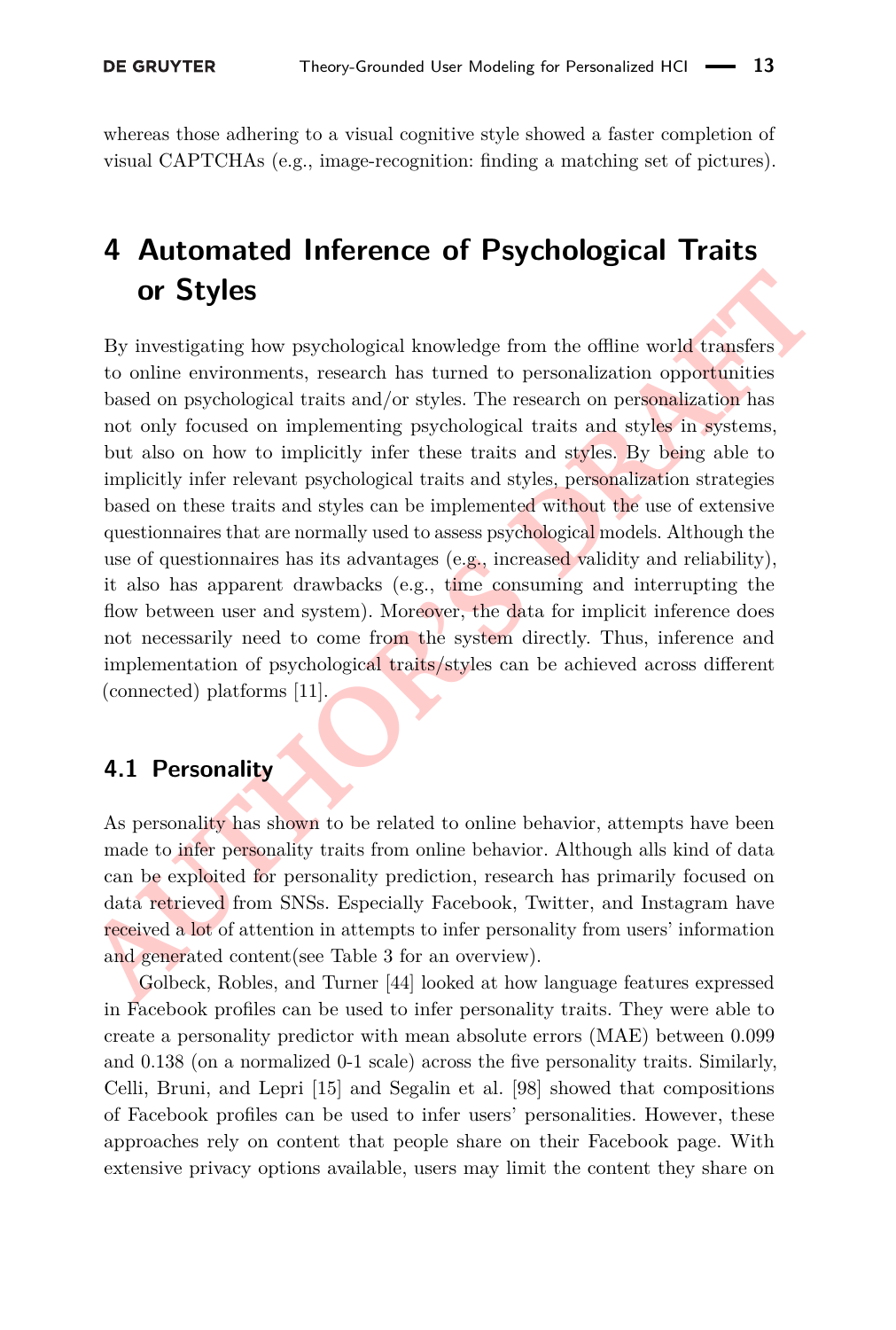their profile. Ferwerda, Schedl, and Tkalcic [\[30\]](#page-25-10) showed that by the decisions users make with regards to what sections of their Facebook profile they disclose is indicative of their personality information as well. They were able to create a personality predictor with a root-mean-square error (RMSE) between 0.73 and 0.99 for each personality trait (on a 1-5 scale).

Content accounts of the presentation of outer accounts of the subset of the section of Twitter. Quercia et al. [88] looked at traits of Twitter profiles (e.g., number of following and following) and found that these charac Other attempts to infer personality from online behavioral data have been done on Twitter. Quercia et al. [\[88\]](#page-29-9) looked at traits of Twitter profiles (e.g., number of followers and following) and found that these characteristics could be used to infer personality. Their personality predictor achieved an RSME between 0.69 and 0.88 for each personality trait (on 1-5 scales) with openness to experience as the trait that could be predicted most accurately and extraversion as the least accurately predictable one. Golbeck et al. [45] analyzed language features (e.g., use of punctuations, sentiment) of Twitter feeds and that they could predict personality with mean absolute errors ranging from 0.119 to 0.182 (on a normalized 0-1 scale).

Ferwerda, Schedl, and Tkalcic [\[31,](#page-25-11) [32\]](#page-25-12) analyzed the picture sharing social network Instagram. More specifically they investigated how users manipulate the pictures they upload with filters. They found that personality could be inferred from hue saturation valence (HSV) properties of the uploaded pictures.

Skowron et al. [100] combined information of Twitter and Instagram. By using linguistic and meta data from Twitter and linguistic and image data from Instagram, personality prediction could be significantly improved. They were able to achieve an RMSE personality scores between 0.50 and 0.73.

<span id="page-13-0"></span>

| <b>Study</b>                           | Domain              |
|----------------------------------------|---------------------|
| Golbeck, Robles, and Turner [44]       | Facebook            |
| Celli, Bruni, and Lepri [15]           | Facebook            |
| Segalin et al. [98]                    | Facebook            |
| Ferwerda, Schedl, and Tkalcic [30]     | Facebook            |
| Quercia et al. [88]                    | Twitter             |
| Golbeck et al. [45]                    | Twitter             |
| Ferwerda, Schedl, and Tkalcic [31, 32] | Instagram           |
| Ferwerda and Tkalcic [33]              | Instagram           |
| Skowron et al. [100]                   | Twitter & Instagram |
|                                        |                     |

**Tab. 3:** An overview of current personality predictors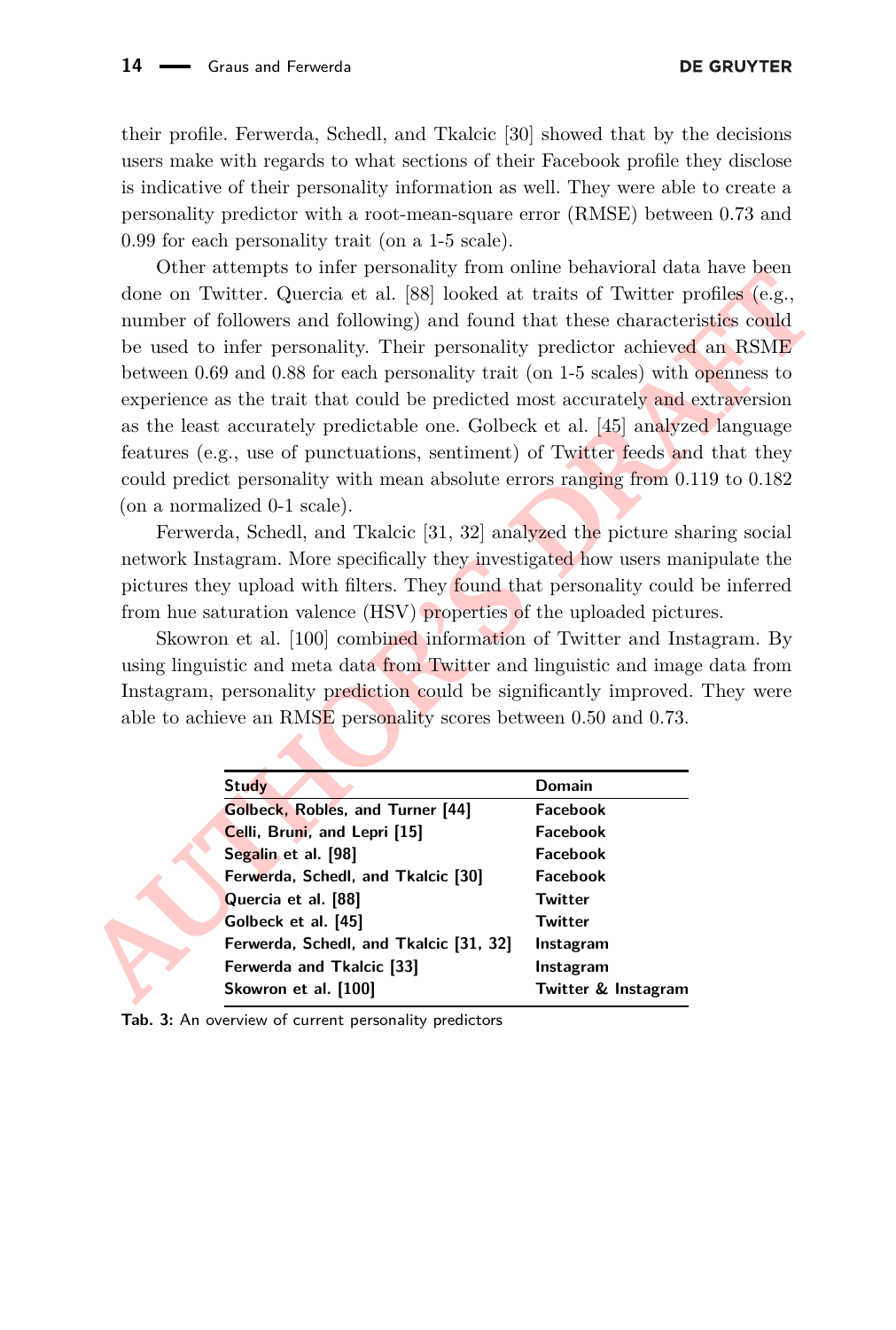## **4.2 Cognitive Styles**

**Expansion in which tanks is located in the way students acquived to barrow and the proposition of the studio (Den, and Liu [39] investigated to what extent behavior in digital libraries can be used to personalize these di** Although inference of cognitive styles (e.g., learning styles) has mostly been done within a learning environment (see Section [4.2.1\)](#page-14-0), there is a limited amount of work that has focused on general cognitive styles in other domains. One type of applications in which this has been studied is digital libraries. Frias-Martinez, Chen, and Liu [\[39\]](#page-26-11) investigated to what extent behavior in digital libraries can be used to make inferences about users' cognitive styles and how these inferences can be used to personalize these digital libraries. They outline the steps to construct a predictive model that infers cognitive styles from clickstreams and show how this can be done successfully. Similarly, Hauser et al. [54] inferred cognitive styles from the way users interacted with an advice tool for mobile phone contracts and showed that incorporating these cognitive styles improved the buying propensity of users. Belk et al. [\[8\]](#page-24-13) argued that the cognitive style of users (i.e., the way people organize and perceive information) influences their navigational behaviors in Web 2.0 interactive systems. To investigate the effects of cognitive styles, their study consisted of three steps: (i) investigating the relationship between cognitive styles and navigational behaviors, (ii) investigating whether clustering techniques can group users based on their cognitive style, and (iii) investigating which navigational metrics can be used to predict users' cognitive style.

#### <span id="page-14-0"></span>**4.2.1 Learning Styles**

Learning styles are thought to be reflected in the way students acquire knowledge. Specifically online learning environments provide students with a variety of ways to learn and the possibility to log the way students behave within the system. As such, they provide large amounts of data that enables the possibility to build models that can infer learning styles. On average the algorithms that are developed to are able to achieve a 66% to 80% precision. For example, Sanders and Bergasa-Suso [95] developed a system that allowed teachers to help their students study. They collected information related to how students used this system and subsequently conducted a study to investigate how well this information could be used to infer students' learning styles expressed in the Felder-Silverman Learning Styles Model (FSLSM [\[26\]](#page-25-14)) and measured through surveys. The FSLSM defines learning styles by four dimensions: active/reflective  $(A/R)$ , sensing/intuitive  $(S/I)$ , verbal/visual (V/V), and sequential/global (S/G). Sanders and Bergasa-Suso [\[95\]](#page-29-12) were able to make significantly better predictions over naive best guesses, which indicates that the way students interact with a learning environment can indeed be used to infer their learning styles.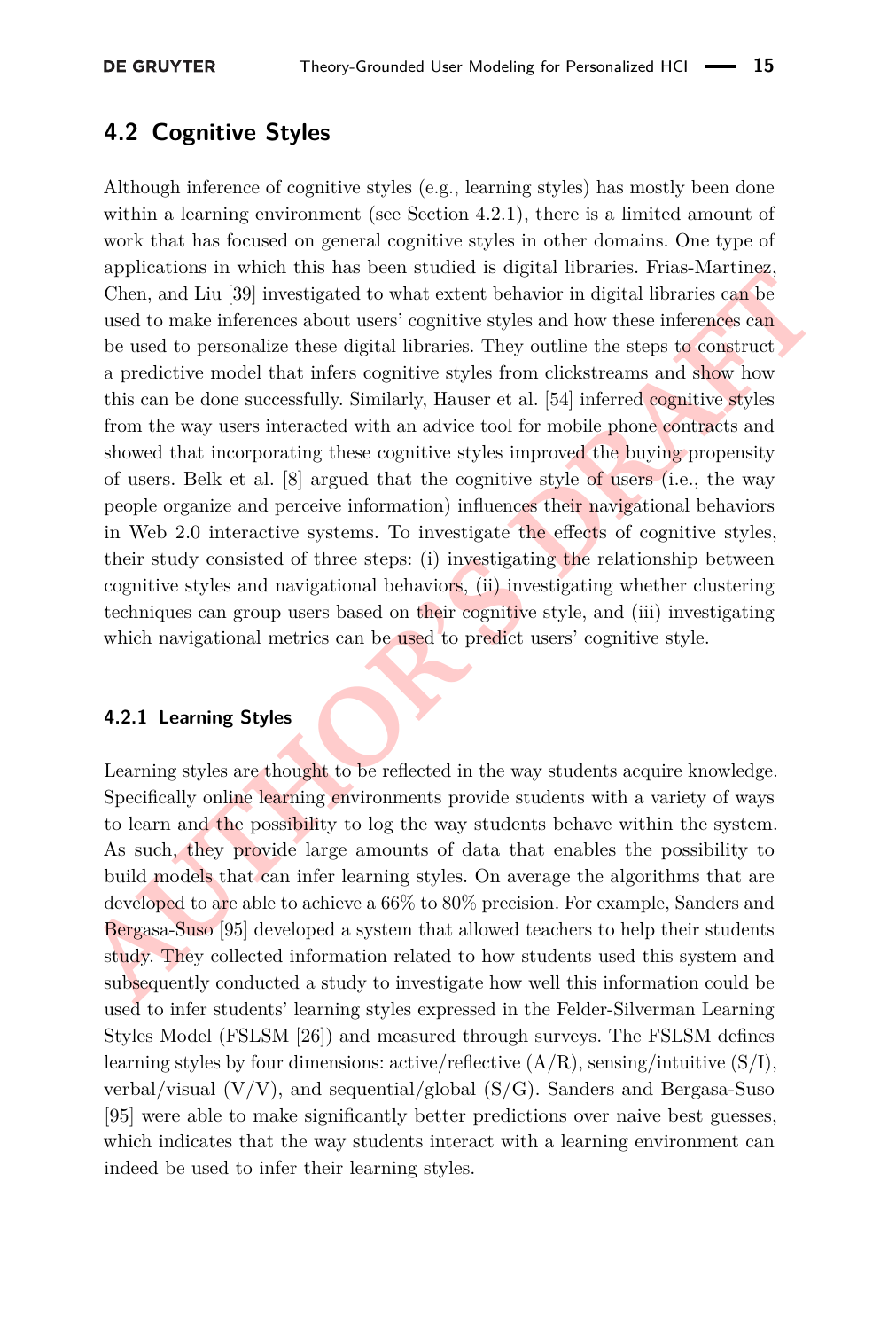Similarly, García et al. [\[41\]](#page-26-12) used a Bayesian Network to infer students' learning styles as expressed by the FSLSM from how intensively the students interacted with the different elements (e.g., chat, mail, revising exam questions) in the learning system. They found that they could predict students' learning styles with around  $77\%$  accuracy, permitted that the students had prior experience with online learning systems. An overview of other current research on inference of the FSLSM dimensions can be found in Table 4.

<span id="page-15-1"></span>

| Study                               | <b>Algorithm</b>              | A/R    | S/I        | V/V    | S/G    |
|-------------------------------------|-------------------------------|--------|------------|--------|--------|
| Cha et al. [16]                     | <b>Decision tree</b>          | 66.70% | 77.80%     | 100%   | 71.40% |
| García et al. [41]                  | <b>Bayesian network</b>       | 58%    | <b>77%</b> | N/A    | 63%    |
| Graf and Liu [51]                   | <b>Rule-based</b>             | 79%    | 77%        | 77%    | 73%    |
| Latham et al. [71]                  | <b>Rule-based</b>             | 86%    | 75%        | 83%    | 72%    |
| Özpolat and Akar [85]               | <b>NB</b> tree classification | 70%    | 73.30%     | 73.30% | 53.30% |
| Villaverde, Godoy, and Amandi [109] | Artificial neural network     | 69.30% | 69.30%     | N/A    | 69.30% |
|                                     | Hidden Markov model           | 66.70% | 77.80%     | 85.70% | 85.70% |

**Tab. 4:** An overview of learning style inferences based on the FSLSM by García et al. [41]. Percentages are represent reported precision measures for the four dimensions of the FSLSM: active/reflective  $(A/R)$ , sensing/intuitive  $(S/I)$ , verbal/visual  $(V/V)$ , and sequential/global  $(S/G)$ .

# <span id="page-15-0"></span>**5 Incorporating Psychological Models in Personalized Systems**

**AUCHER CONFIDEN[T](#page-8-0)IFY** CONFIRM CONTROLLED THE SECTION AND CONTROLLED THE SECTION OF THE SECTION (1995) AND CONFIRM CHE SECTION CONFIRM CONFIRM CONFIRM CONFIRM CONFIRM CONFIRM CONFIRM CONFIRM CONFIRM CONFIRM CONFIRM CONFIRM In Section 3 we discussed work that focused on identifying differences/similarities between offline and online behaviors as well as work identifying new relationships between psychological traits in online environments. Section [4](#page-12-0) presented prior work on the implicit inference of psychological traits and styles from online behavior. Whereas the majority of previous work has focused on identifying relationships between behavior and psychological traits and the implicit inference of said psychological traits, limited work has incorporated psychological traits and styles in personalized systems. In this section we illustrate work that has incorporated psychological traits in systems to create personalized experiences to users.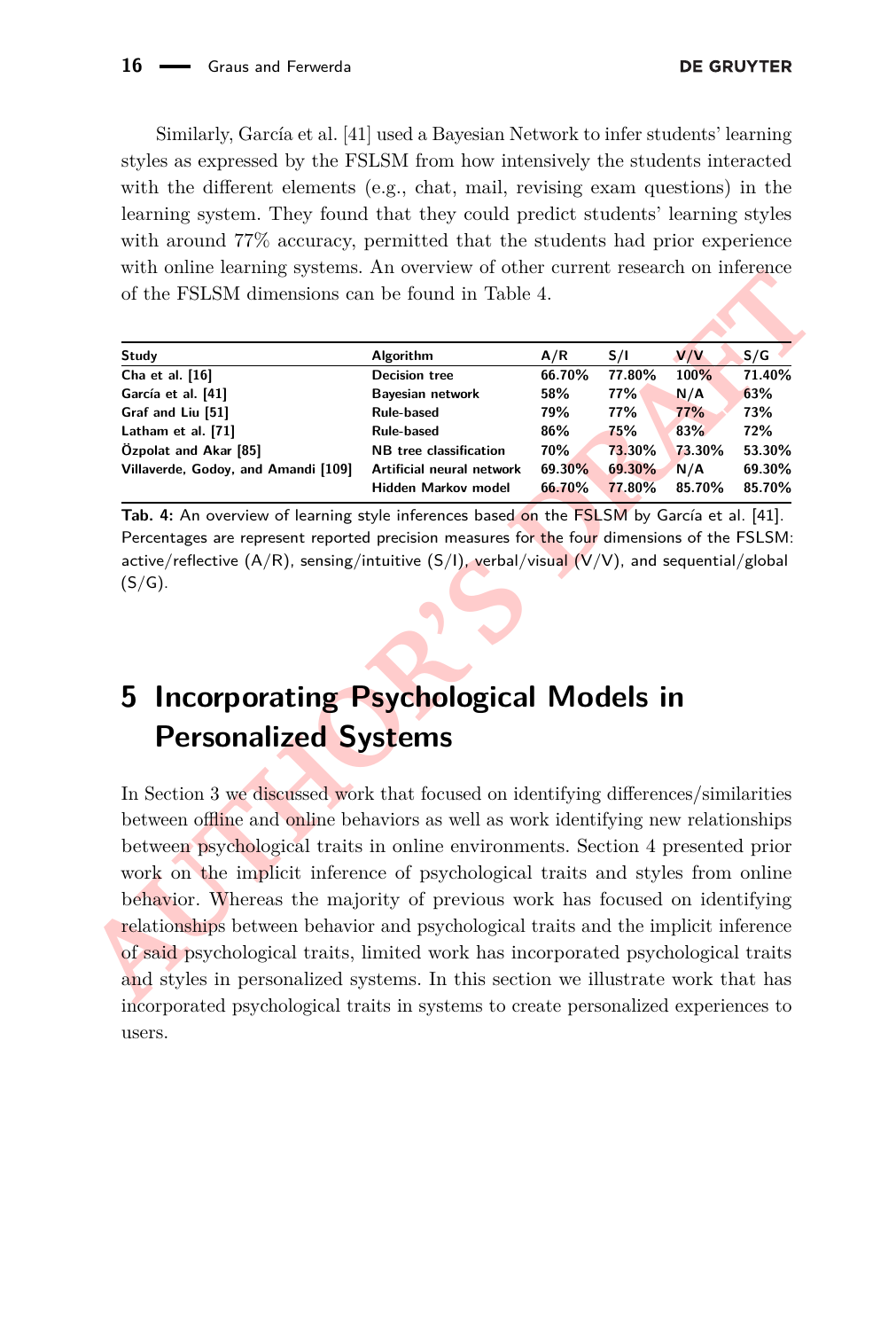## **5.1 Personality**

From the artists when no to mass<br>relations on. By relying on new users' personality scores expressed in<br>the FFM, predictions could be made without the need for any additional rating<br>data. Similarly, Fermander algorithm all Several studies have shown how incorporating users' personalities can improve prediction accuracy in the domain of recommender systems. Hu and Pu [\[59\]](#page-27-12) demonstrated that personality can be used to overcome the new-user cold start problem that arises when no or insufficient information about a user is available to make predictions on. By relying on new users' personality scores expressed in the FFM, predictions could be made without the need for any additional rating data. Similarly, Fernández-Tobías et al. [\[27\]](#page-25-15) showed that incorporating personality data in a recommender algorithm allowed for more easily recommending across domains. By considering users' personality scores in conjunction with ratings across domains (i.e., books, movies and music), they found that they were better able to predict users' ratings in one domain based on another if they considered personality on top of rating information. Similarly Ferwerda and Schedl [28] and Ferwerda, Schedl, and Tkalcic [\[30\]](#page-25-10) showed how personality information can be integrated and exploited to improve music recommender systems, whereas Tkalcic, Delic, and Felfernig [\[103\]](#page-30-11) proposes to incorporate personality to better serve individual needs in group recommendations by taking into account different personality types.

## **5.2 Cognitive Styles**

Personalization strategies based on cognitive styles have been primarily been applied in a learning context (Section 5.2.1 discusses work in a learning context that specifically used cognitive learning styles instead of the general cognitive styles). Karampiperis et al. [65] adapted the cognitive trait model of Lin [\[74\]](#page-28-13), focusing on the inductive reasoning ability of participants (next to the basic cognitive trait: working memory) to personalize learning environments in which they dynamically adapted the content presentation based on different learners' navigational behavior. Triantafillou et al. [105] proposed the Adaptive Educational System based on Cognitive Styles system (AES-CS); a system based on the cognitive field dependency and independency style of Witkin et al. [\[112\]](#page-30-13). Different navigational organization, amount of control, and navigational support tools were adapted based on this cognitive style. The dynamic adaptation of the interaction elements based on field dependency and independency showed a significant increase in performance then when a static version of the system was presented. In a similar fashion, Tsianos et al. [\[106\]](#page-30-14) used Riding's Cognitive Style Analysis [\[91\]](#page-29-14) to categorize users: imager/verbal and wholist/analyst. Based on the measured categorization they provided users with an adaptive content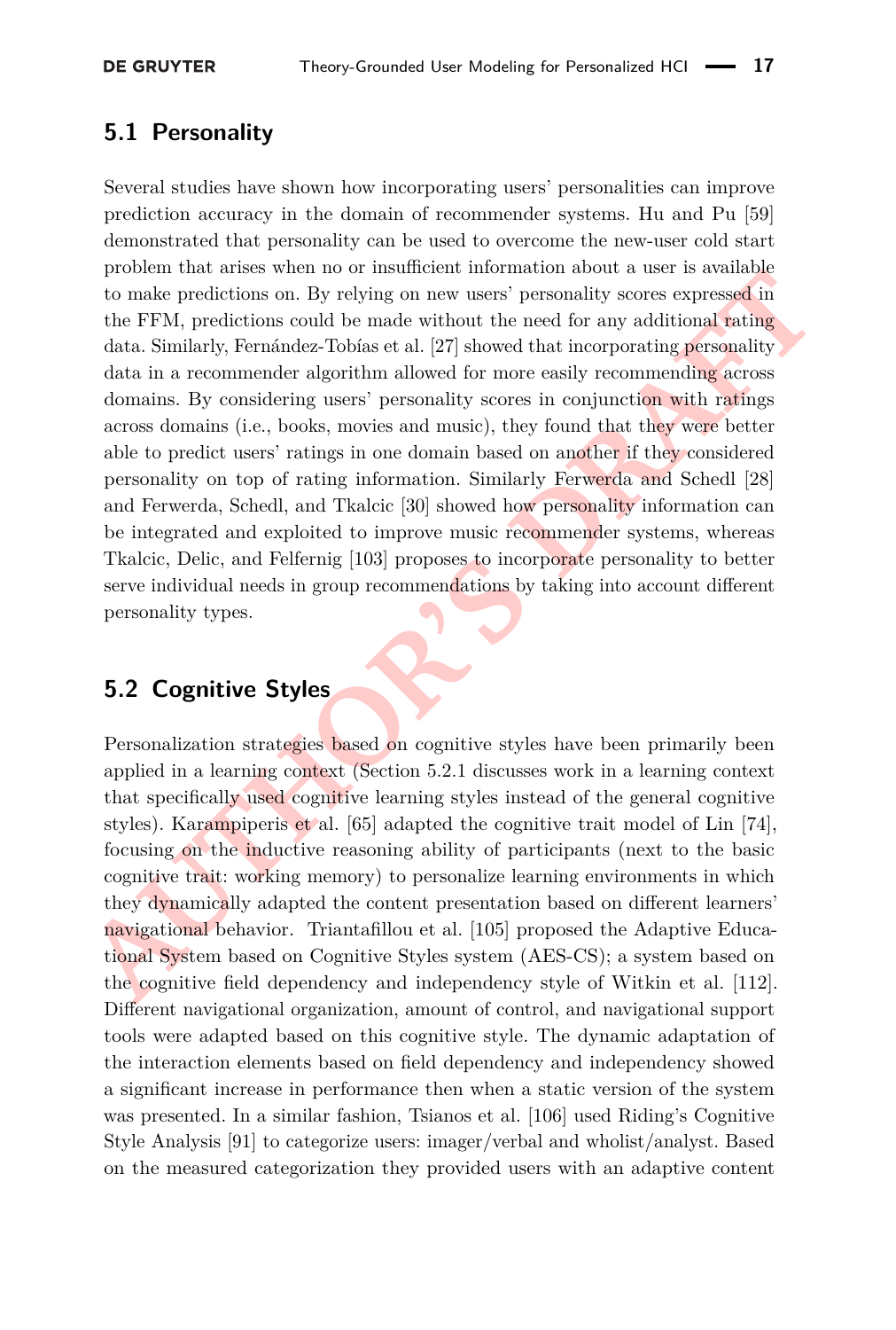<span id="page-17-1"></span>presentation and navigational organization. An overview of the studies that applied cognitive styles for adaptation can be found in Table [5.](#page-17-1)

| Study                      | Personalization                    |
|----------------------------|------------------------------------|
| Karampiperis et al. [65]   | • Adaptive presentation of content |
| Triantafillou et al. [105] | • Navigation organization          |
|                            | • Amount of user control           |
|                            | • Navigation support tools         |
| Tsianos et al. [106]       | • Adaptive presentation of content |
|                            | • Navigation organization          |

**Tab. 5:** An overview of studies in which cognitive styles were adopted for personalization

#### <span id="page-17-0"></span>**5.2.1 Learning Styles**

**Example 8.1.** (105) **•** Nongoton consideration **• A [AU](#page-25-17)** Amount of user control<br> **A Audition** support tools<br> **A Audition** support tools<br> **AU**<br> **AU**<br> **AU**<br> **AU**<br> **AU**<br> **AU**<br> **AU**<br> **AU**<br> **AU**<br> **AU**<br> **AU**<br> **AU**<br> **AU** Knowing a student's learning styles can be used to alter online learning environments to provide students with information in line with the way they prefer to process information. This is shown to lead to improved learning. Although there is debate about the merit of matching a learning environment to learning styles, there are indications that personalizing learning environments improves the learning effectiveness. Related to learning styles, the working memory capacity has been shown to be a trait that influences what the best learning environments [\[42,](#page-26-0) ch. 4]. Students for whom the instructional style matched their learning style scored higher in tests and expressed lower levels of anxiety.

Graf et al. [49] proposed a framework using the FSLSM [\[26\]](#page-25-14). The framework consist of adaptation strategies using the sequence as well as the amount of examples and exercises. The same FSLSM [26] was used by Papanikolaou et al. [86] in which interaction preferences were investigated in two educational systems (i.e., FLexi-OLM and INSPIRE) to provide personalized learner support.

Carver, Howard, and Lane [13] used the B.S. Solomon's Inventory of Learning Styles [25] to create an interface with adaptive content presentation based on the learning style. Milosevic et al. [79] used the LSI [\[68\]](#page-28-4) in addition to capture preferences, knowledge, goals, and navigational histories of users to adapt the learning environment. An overview of the studies that applied learning styles for adaptation can be found in Table [6.](#page-18-0)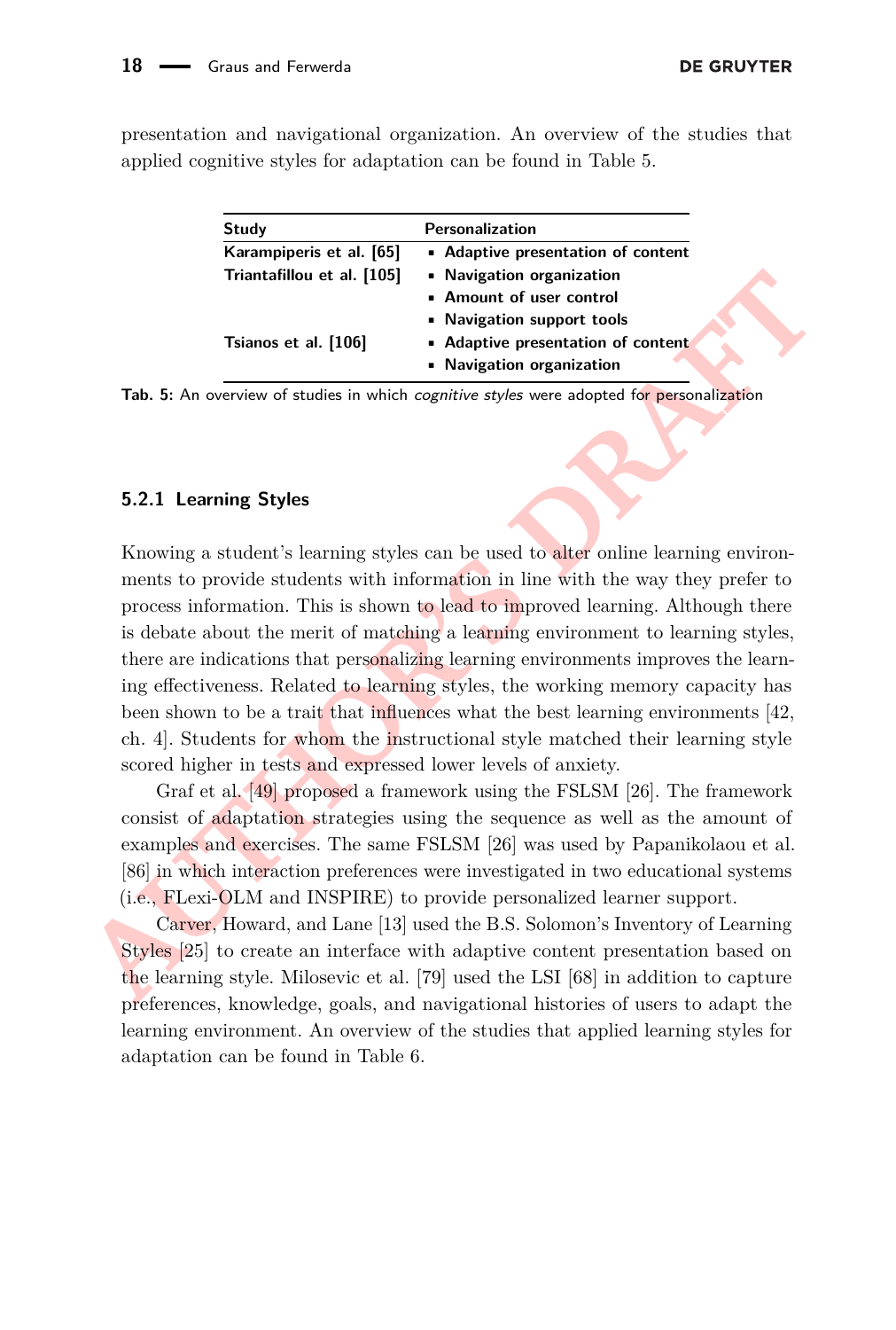<span id="page-18-0"></span>

| Study                         | Personalization                                          |
|-------------------------------|----------------------------------------------------------|
| Carver, Howard, and Lane [13] | • Adaptive presentation of content                       |
| Germanakos and Belk [42]      | • Instructional style                                    |
| Graf et al. [49]              | • Sequence of content                                    |
|                               | • Amount of content                                      |
| Milosevic et al. [79]         | • Different course material sequencing                   |
| Papanikolaou et al. [86]      | • Adaptive navigation support (i.e., sequential, global) |
|                               | • Adaptive content presentation (i.e., visual/verbal)    |

**Tab. 6:** An overview of studies in which learning styles were adopted for personalization

# **6 Combining Trait Inference and Trait-Based Personalization**

**A[UT](#page-27-10)HOR'S [D](#page-15-0)RAFT** The examples in the previous sections (Sections [4](#page-12-0) and 5) all address two subproblems related to using psychological traits in personalization. They either aim to infer user traits or styles from online behavioral data, or they aim to use already measured user traits or styles to improve personalization approaches. These two problems however can be addressed together. Relevant, domain-dependent psychological traits can be identified from psychological theory, measured through surveys to serve as ground-truth and incorporated in user models in personalized system. The current section presents two studies in which this is done and describes the steps in the approach.

## **6.1 Adapting Comparison Tool Based on Cognitive Styles**

Hauser et al. [54] hypothesized that cognitive styles would be traits that influence how users of an online comparison tool would best be helped. They developed and tested a tool to compare cell phone contracts, that relied on two subsystems for personalization. The first subsystem was a Bayesian inference loop, which was used to infer users' cognitive styles based on what elements of the system they interacted with. The second subsystem was an automatic Gittins loop, which was used to learn how to adapt the content and form of the system to match the cognitive style. There were immediate feedback loops, where the Bayesian inference loop was updated with each click users made and the Gittins loop updated after each time a user finished using the system. If the user exhibited the desired behavior, the systems' predictions were reinforced. Similarly if the system did not manage to convince the user to make a purchase, the prediction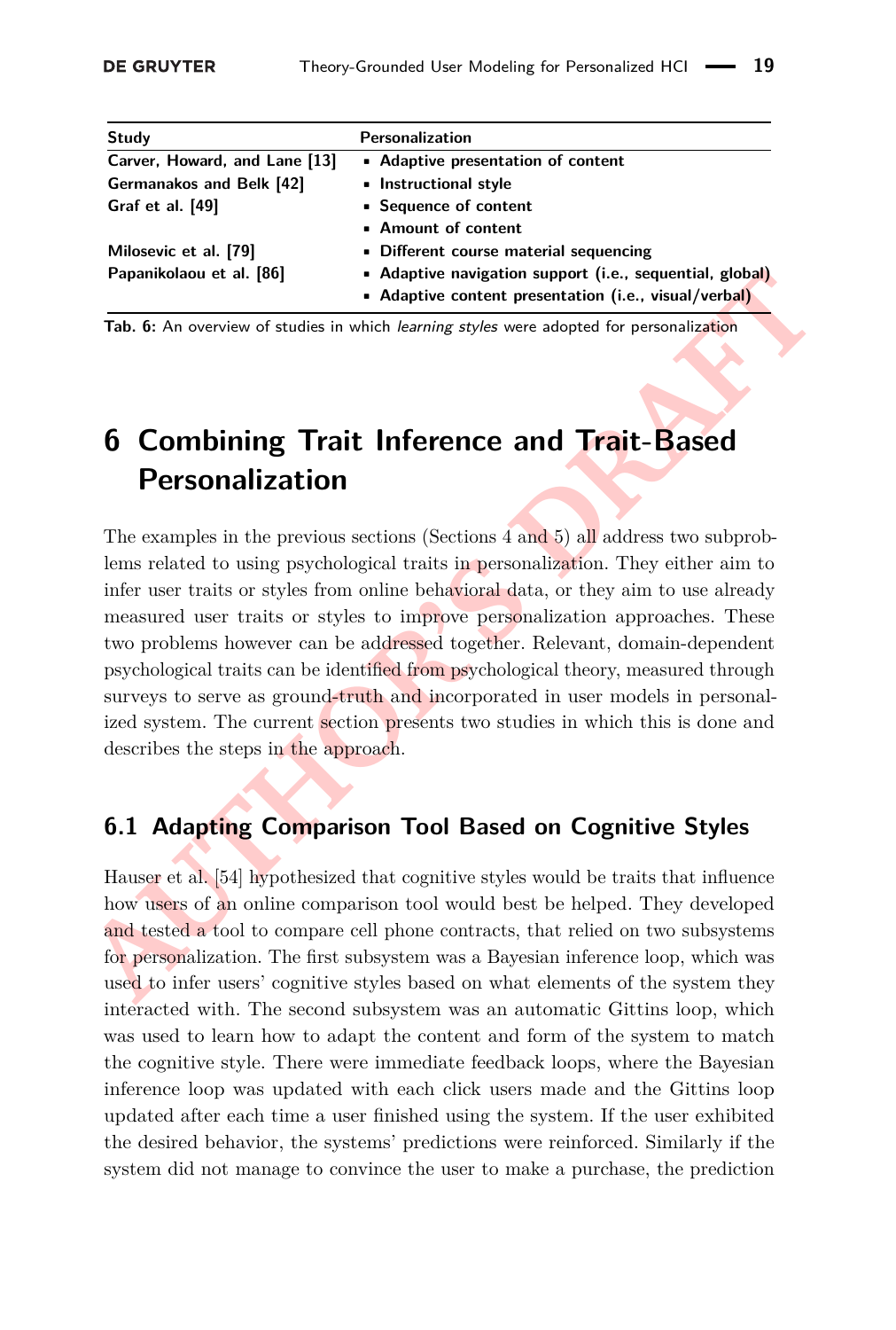parameters were changed. The study showed that people expressed a higher propensity to buy, which indicates that incorporating the cognitive styles for personalization indeed improved the system. The system was initially not tested in an actual field study but the system was not tested in an actual field study so no conclusions in terms of behavior could be made. In a follow-up study they conducted a field study and found that their approach improves the purchase likelihood in a more natural setting [\[55\]](#page-27-14).

### **6.2 Library Personalization Based on Parenting Styles**

conducted is near setuation and setuation and the straightest inplotes the purchase<br>idealited in a more natural setting [55].<br> **6.2 Library Personalization Based on Parenting Styles**<br>
Graus, Willemsen, and Snijders [52] p Graus, Willemsen, and Snijders [\[52\]](#page-27-15) personalized a digital library for new parents, or parents with children younger than 2 years old. When designing personalized systems for young parents an additional challenge arises from the fact that not only can the users be new to a system, the users themselves are most likely new to the domain of parenting. As such they may not be aware of what type of content is relevant to them and a mismatch may exist between interests and interaction behavior. Information about how to get babies to sleep appears relevant to everyone, but in practice is more relevant for people that raise their kids according to a schedule than it is for parents allow their children to decide when they go to bed. Parents however might beforehand not know whether they want to raise their children according to a schedule or more flexibly and thus incorrectly judge the relevance of content on getting kids to sleep.

Graus, Willemsen, and Snijders [52] compared user experience and behavior in a library personalized based on reading behavior against a library personalized based on survey responses to measure parenting styles. Their study consisted of an initial data collection, that served to gather interaction and survey data to measure parenting styles. They used this data to create personalized relevance predictions which were used to reorder the articles in the library for each individual user. In a second session the same users were reinvited to the now personalized library and data regarding their behavior and user experience was collected. The data showed that personalizing the order of articles based on the survey responses resulted in a higher user experience than relying on reading behavior, despite the fact that the former had lower objective prediction accuracy.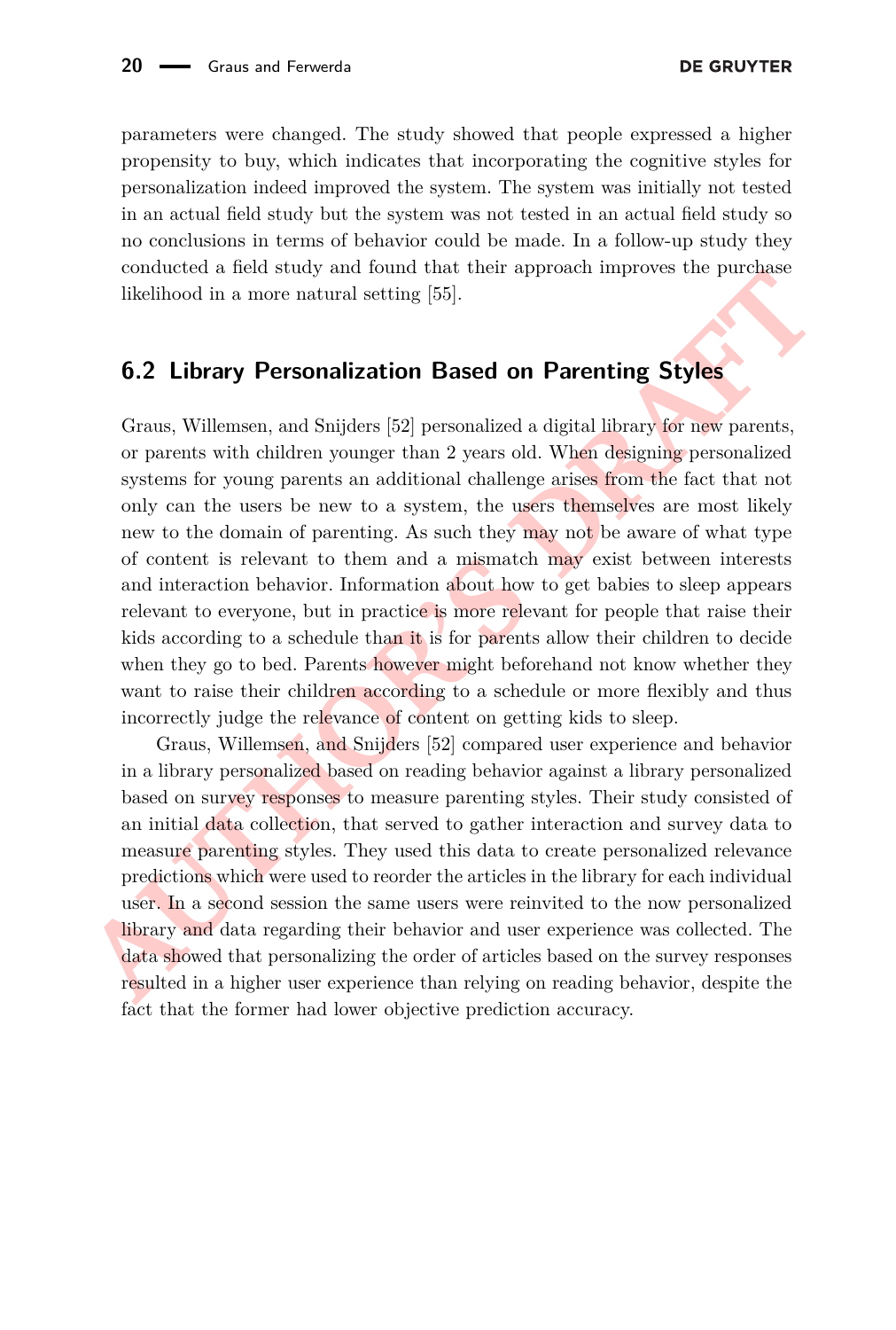## **7 Conclusion**

Over the years, personalization strategies have been applying different methods. Whereas in the past personalization took a more theoretical approach (e.g., by developing systems that require explicit authoring [\[67,](#page-28-15) [89\]](#page-29-0) or by leveraging different psychological models as discussed in this chapter), the abundance of behavioral data and computational power nowadays have caused a shift to a more data-driven perspective (e.g., collaborative filtering [69]). Although, these two different perspectives on personalization are often used in isolation, they could be used together to maximize each other's potential and mitigate each other's limitations.

The way users interact with systems can in part be explained through psychological models of the users and incorporating these same psychological models in personalized systems may be a way to improve these systems in terms of effectiveness, efficiency or user satisfaction over considering interaction behavior alone. The current chapter illustrates the possible advantages of combining psychological theory with more naive, data-driven methods for personalization. Doing so leverages the potential of data describing interaction behavior, with the benefits of having interpretable, meaningful user models.

different psychological models as discussed in this chapter), the abundance of behavioral data and computational power nowadays have caused a shift to a more data-driven prespective (e.g., collaborative filtering [69]). A The current chapter presented a number of psychological models that are used in personalization and how they can complement approaches that rely on behavioral data only. Furthermore, the chapter presents a number of ways in which user traits in terms of these models can be inferred from their interaction behavior, and presents ways in which users' inferred traits can be used to improve how systems are personalized. The benefit of this approach is illustrated with two studies that created a full system by incorporating the inference of psychological models as well as implementing them to personalize systems.

The current chapter considers mainly stable user traits, but more dynamic user characteristics can be considered as well. In principle, any latent trait or characteristic that is related to how users interact with systems and their needs of a system can be used. For example, expertise or experience with a system has been shown to have an effect on how people prefer interacting with a system [\[66\]](#page-28-16). Similarly in adaptive hypermedia the inferred level of knowledge dictates what information the system presents [\[67\]](#page-28-15). These characteristics are more prone to change, even as a result of using the system, which brings additional challenges with it. As they are related to both the way people interact with a system and what they need from a system, they are logical candidates for being incorporating in user models.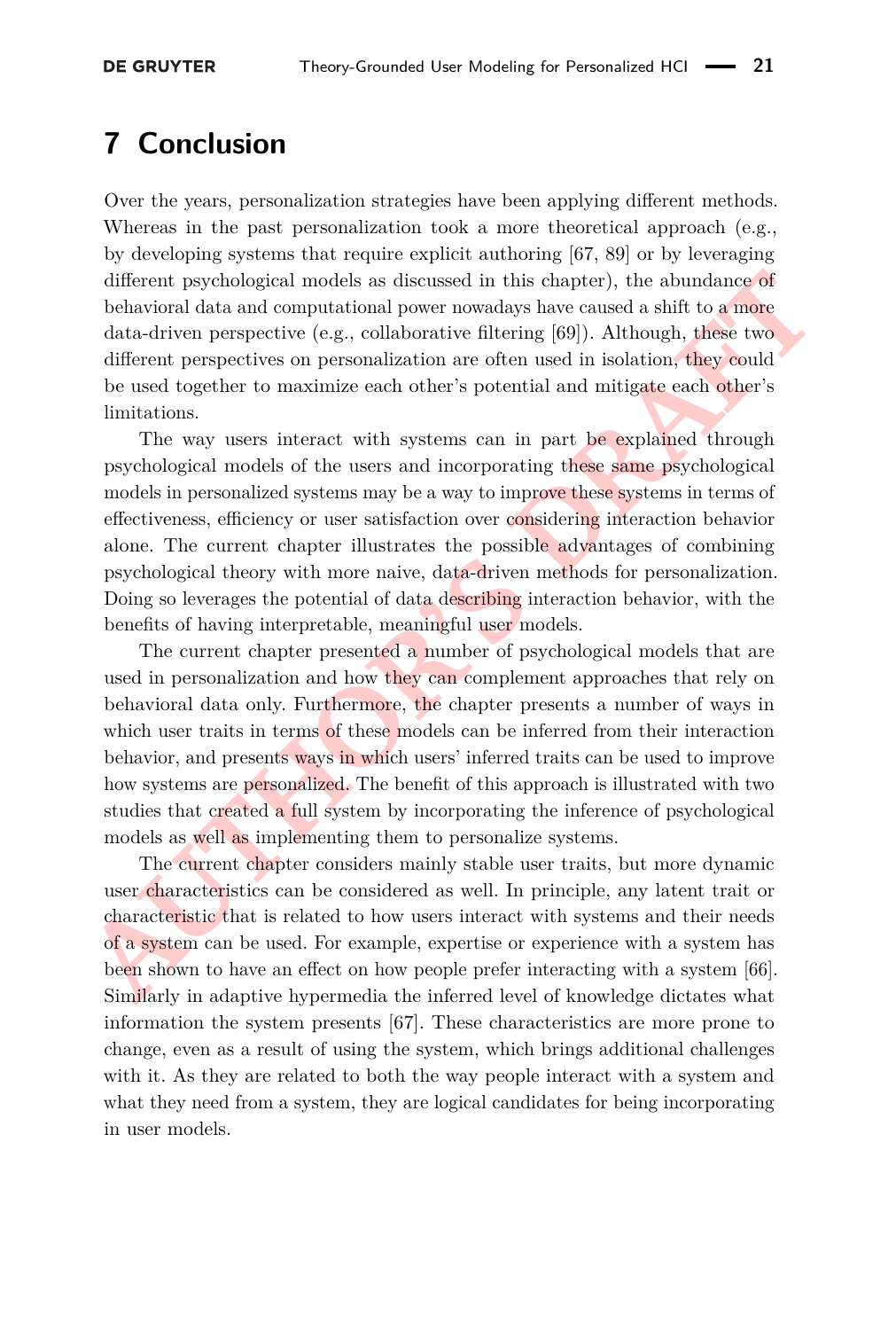In summary, the chapter demonstrates that adopting a more theoretical perspective by incorporating user traits into personalized systems can lead to improvements of existing systems [\[27,](#page-25-15) [59\]](#page-27-12), and that this approach can be used to build new systems [\[52,](#page-27-15) [54\]](#page-27-10). The presented findings warrant future research to focus on incorporating theoretical knowledge about users in personalized systems, instead of solely relying on behavioral data. Apart from providing directions for future research, the literature can be used to generate a blueprint that captures the idea of combining the theory and data-driven perspective on personalization (See Section [7.1\)](#page-21-0).

### <span id="page-21-0"></span>**7.1 Theory-Driven Personalization Blueprint**

The approach of incorporating psychological traits into personalization approaches can be formulated into a blueprint. The proposed multidisciplinary approach comprises both theoretical and methodological challenges.

measured or sonely royally on benchmental unate. Apart none and the different consideration of state of combining the theory and data-driven perspective on personalization (See Section 7.1).<br> **ALT Theory-Driven Personaliza** Designing a theory-driven personalized system involves four steps. The first step (Section 7.1.1) is the identification of the right user traits and the right model to measure those. There is a virtually unlimited freedom of choice and making the right choice can be daunting. A model's suitability depends on the application, domain and the users. After identifying the right model, the second step (Section 7.1.2) consists of collecting data regarding the users' traits through surveys or through existing inference methods. After collecting this data, the third step (Section 7.1.3) is to find methods to infer the user traits measured in the previous step from natural interaction behavior with the target system. This third step is optional, as in some cases user traits might readily be available. The fourth step (Section 7.1.4) is incorporating the user traits in the personalized systems through formal user models. This section serves to explain these four steps in more detail.

#### <span id="page-21-1"></span>**7.1.1 Step 1: Identifying the Right Psychological Model**

The first step consists of identifying the right user traits that can be used to improve systems through personalization. Two aspects play a role, firstly the level of generality or specificity. The more specific, the more likely it is that the user traits can be inferred reliably and the more likely that they can be used to improve the system.

Another challenge is the availability of measurement instruments. Regardless of how the user traits will be measured, collecting ground-truth to incorporate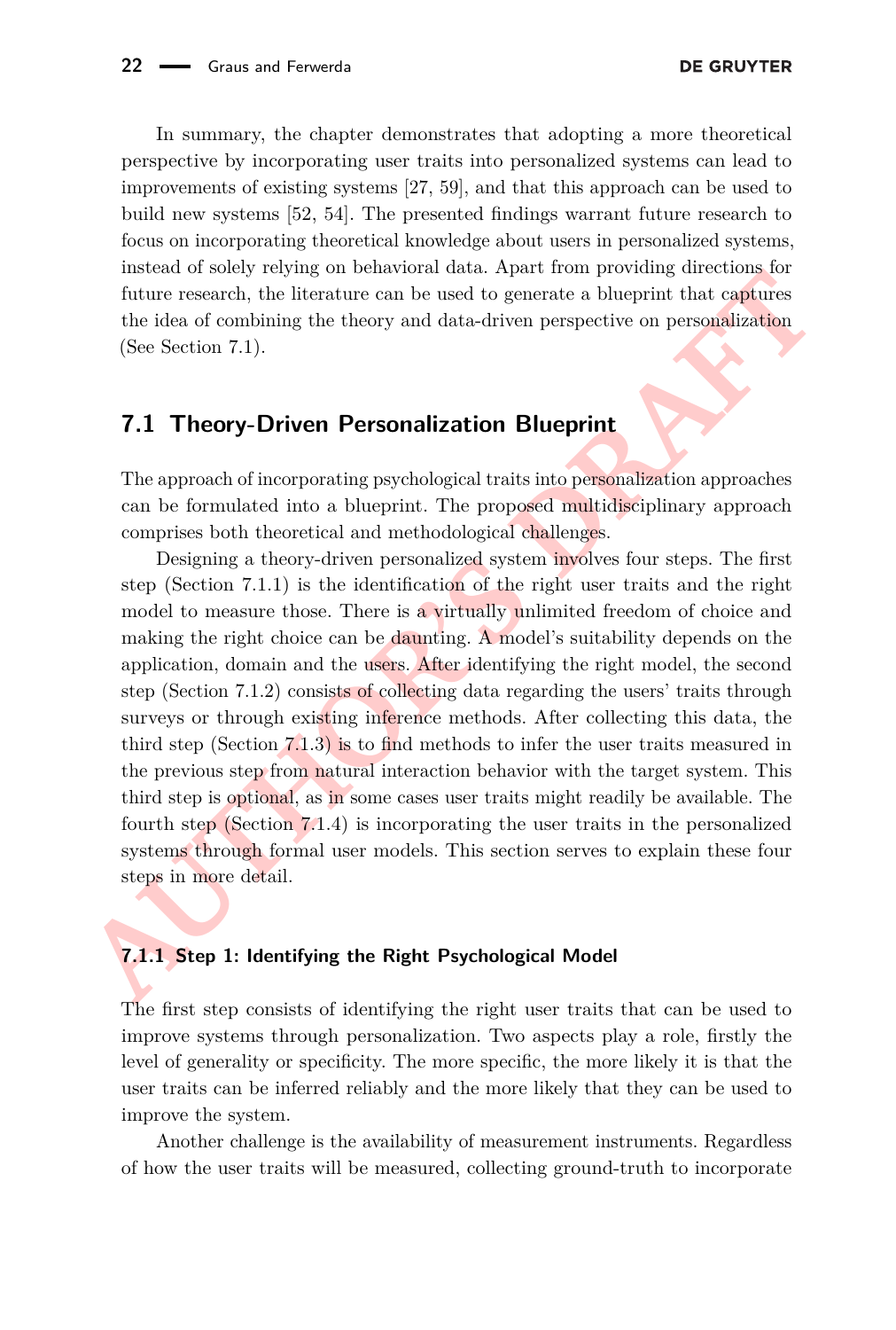in the personalization is essential. If validated measurement instruments are available, the chance of success is much higher as there is no need to develop and validate a new measurement instrument.

A drawback of generic models such as personality is that they are not necessarily strongly related to what a user needs from a system. More specific models are more likely to be related to users' needs. If no specific model is available, another possibility is that of developing an instrument to measure relevant user traits, either by designing it from scratch, or by combining existing instruments that measure relevant aspects. This step however then requires designing and validating a survey.

#### <span id="page-22-0"></span>**7.1.2 Step 2: Collecting Data Regarding Individual User Traits**

motes are more many to the reanced to interact to use a motel. The system, the system, the system, seekant the measure relevant user traits, either by designing it from scratch, or by combining existing instruments that me After identifying the right model, the second step is collecting data regarding the user traits of the individual users of a system. This can be done in two ways. On the one hand this can be done through surveys as part of the system. Measurement instruments already exist for most psychological models. Collecting data then becomes a matter of administering surveys to users of the system. However, using surveys can be time consuming and interrupts the user from interacting with the system. An alternative way to acquire user data can be done by using inference methods through the use of external data sources (e.g., through the connectedness of single sign-on mechanisms). [4](#page-22-2) If traits can be inferred from external data, collecting this data suffices to start personalizing the system without the need to interrupt the interaction flow between the user and the system.

#### <span id="page-22-1"></span>**7.1.3 Step 3: Inferring Individuals' User Traits from Interaction Behavior**

The data collected on the user traits in the second step can be used as ground truth to build models that can infer user traits from natural behavior with the system. Section 4 describes for different models how user traits can be inferred.

Hauser et al. [\[54\]](#page-27-10) performed this step in what they called a priming study. This priming study served to create a baseline model that inferred cognitive styles from clickstream behavior. Later on they relied on a Bayesian inference loop to

<span id="page-22-2"></span>**<sup>4</sup>** Buttons that allow users to register with or login to a system with accounts from other applications. For example, social networking services: "Login with your Facebook account."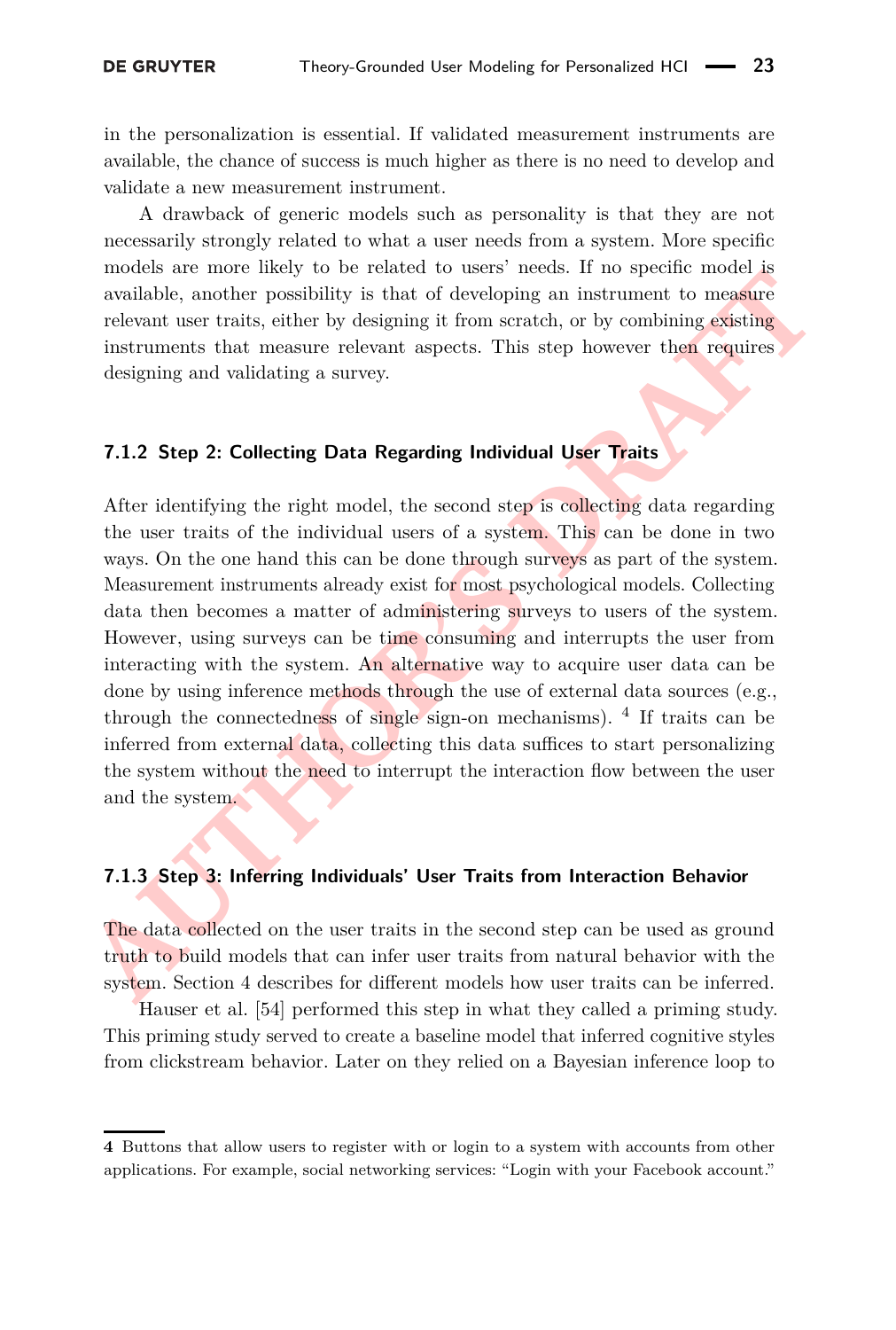relate certain aspects of behavior (e.g,. what elements users interacted with) to cognitive styles. Similarly, Frias-Martinez, Chen, and Liu [\[39\]](#page-26-11) trained a neural network to infer cognitive styles from navigation behavior in a digital library.

and expendition to the tasted to make interested as the mactomackeuse of the dependinted provide information regarding the systems' users. [A](#page-26-10) problem that occurs is that not all data from the external system is necessarily As mentioned in Step 2, this inference from interaction behavior is in some cases not needed. When using for example single sign-on mechanisms, data from an external system can be used to make inferences as the interconnectedness can indefinitely provide information regarding the systems' users. A problem that occurs is that not all data from the external system is necessarily readily useful for personalization. By relying on psychological models, this data can be exploited through methods as described by Golbeck et al. [45] and Ferwerda, Schedl, and Tkalcic [\[31\]](#page-25-11), resulting in information useful for personalization. The use of psychological models thus allows for maximum usage of data as even data that is not directly related to the system of interest can be exploited for the inference. Acquiring data from external sources can mitigate the cold start problem that occurs when users use a system for the first time and no historical interaction behavior is available to base predictions on [96].

#### <span id="page-23-0"></span>**7.1.4 Step 4: Incorporating User Traits in Personalization Models**

The third and final step consists of incorporating these traits in the personalization models. Most straightforwardly this can be done in business rules (similar to as described in Rich [89]. If we know for example that a user has a visual cognitive style, a system might start putting more emphasis on visual information. In a more data-driven way this can be done following Hauser et al. [\[54\]](#page-27-10), who used a Gittins loop to decide what way of presenting content resulted in the desired behavior (purchasing). In such a way, the system learned how to adapt the content to the users' cognitive styles.

An additional advantage of incorporating user traits is that the user cold start problem can be (partially) alleviated. If we rely on external data or surveys to infer user traits, the system can be personalized even for users for whom no interaction behavior is available. Hu and Pu [\[59\]](#page-27-12) did this by using personality information for calculating predictions during the user cold start stage. Personality information made it possible to calculate rating predictions even for users for whom no rating information was available.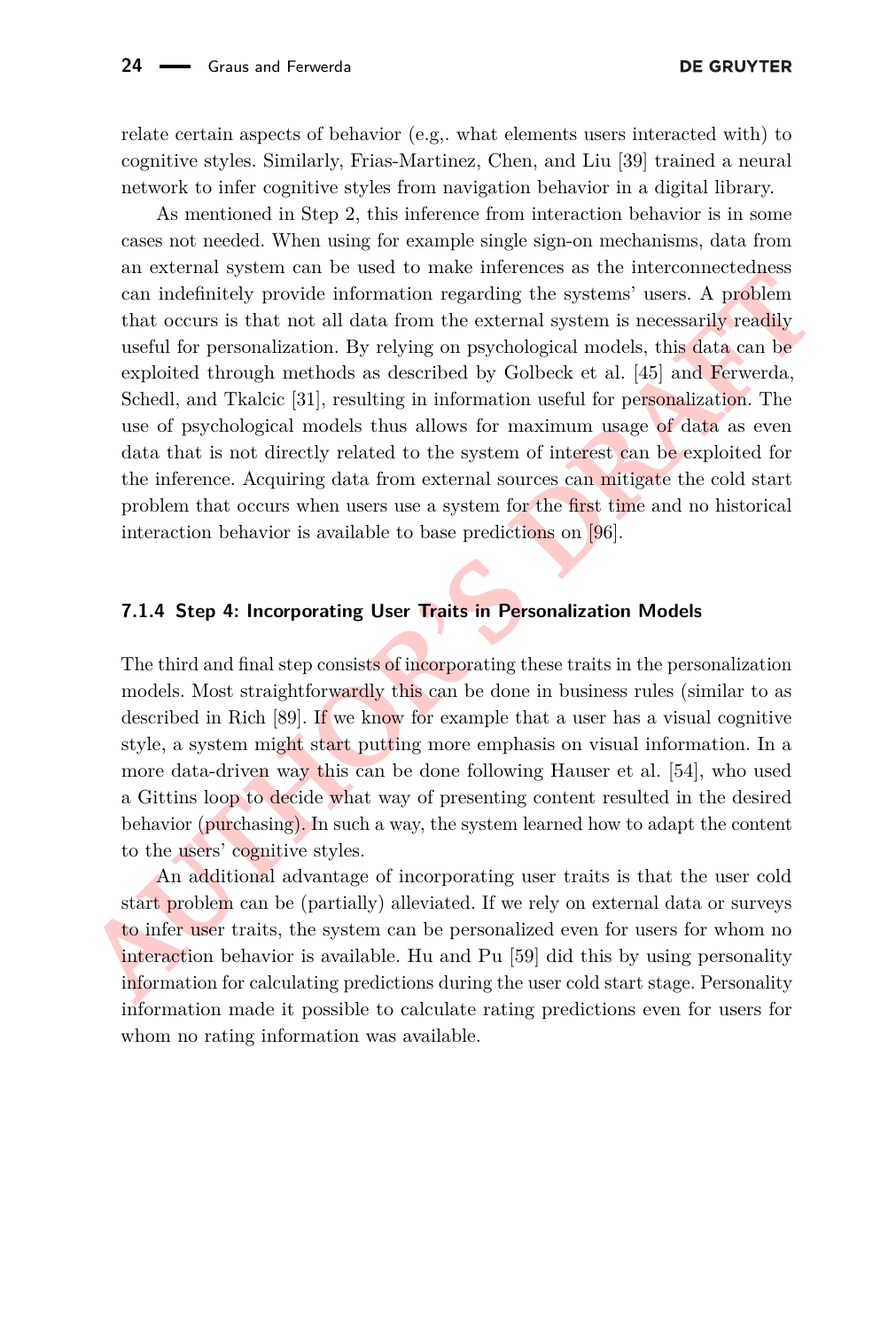## **References**

- <span id="page-24-2"></span>[1] Christopher Allinson and John Hayes. "The cognitive style index: Technical manual and user guide." In: Retrieved January 13 (2012), p. 2014.
- <span id="page-24-1"></span>[2] Gordon W Allport and Henry S Odbert. "Trait-names: A psycho-lexical study." In: Psychological monographs 47.1 (1936), p. i.
- <span id="page-24-9"></span>[3] Yair Amichai-Hamburger and Gideon Vinitzky. "Social network use and personality." In: Computers in human behavior 26.6 (2010), pp. 1289–1295.
- <span id="page-24-15"></span><span id="page-24-14"></span><span id="page-24-13"></span><span id="page-24-12"></span><span id="page-24-11"></span><span id="page-24-10"></span><span id="page-24-8"></span><span id="page-24-7"></span><span id="page-24-6"></span><span id="page-24-5"></span><span id="page-24-4"></span><span id="page-24-3"></span><span id="page-24-0"></span>[4] Yoram Bachrach et al. "Personality and patterns of Facebook usage." In: Proceedings of the 4th Annual ACM Web Science Conference. ACM. 2012, pp. 24–32.
- 131 Yair Amichia-Hamburger and Globon Vinitzky. "Social network use and personality."<br> **AUT Amichia-Hamburger and Globon Vinitzky. "Social network use and personality."**<br> **AUT Computers in human Ashariov 26 0 (2010)**, pp. [5] Mitja D. Back et al. "Facebook Profiles Reflect Actual Personality, Not Self-Idealization." In: Psychological Science 21.3 (Mar. 2010), pp. 372-374. ISSN: 0956-7976. DOI: [10.1177/0956797609360756.](http://dx.doi.org/10.1177/0956797609360756) URL: http://journals.sagepub.com/ [doi/10.1177/0956797609360756.](http://journals.sagepub.com/doi/10.1177/0956797609360756)
	- [6] Mitja D Back et al. "Facebook profiles reflect actual personality, not self-idealization." In: Psychological science 21.3 (2010), pp. 372–374.
	- [7] Marios Belk et al. "Do human cognitive differences in information processing affect preference and performance of CAPTCHA?" In: International Journal of Human-Computer Studies 84 (2015), pp. 1–18.
	- [8] Marios Belk et al. "Modeling users on the World Wide Web based on cognitive factors, navigation behavior and clustering techniques." In: Journal of Systems and Software 86.12 (2013), pp. 2995–3012.
	- [9] Joan-Isaac Biel, Oya Aran, and Daniel Gatica-Perez. "You Are Known by How You Vlog: Personality Impressions and Nonverbal Behavior in YouTube." In: ICWSM. 2011.
	- [10] Vittorio V Busato et al. "The relation between learning styles, the Big Five personality traits and achievement motivation in higher education." In: Personality and individual differences 26.1 (1998), pp. 129–140.
	- [11] Iván Cantador, Ignacio Fernández-Tobias, and Alejandro Bellogin. "Relating personality types with user preferences in multiple entertainment domains." In: CEUR Workshop Proceedings. Shlomo Berkovsky. 2013.
	- [12] Christopher J Carpenter. "Narcissism on Facebook: Self-promotional and anti-social behavior." In: Personality and individual differences 52.4 (2012), pp. 482-486.
	- [13] Curtis A Carver, Richard A Howard, and William D Lane. "Enhancing student learning through hypermedia courseware and incorporation of student learning styles." In: IEEE transactions on Education 42.1 (1999), pp. 33-38.
	- [14] Raymond B Cattell. "Personality and motivation structure and measurement." In: (1957).
	- [15] Fabio Celli, Elia Bruni, and Bruno Lepri. "Automatic personality and interaction style recognition from facebook profile pictures." In: Proceedings of the 22nd ACM international conference on Multimedia. ACM. 2014, pp. 1101–1104.
	- [16] Hyun Jin Cha et al. "Learning styles diagnosis based on user interface behaviors for the customization of learning interfaces in an intelligent tutoring system." In: International Conference on Intelligent Tutoring Systems. Springer. 2006, pp. 513– 524.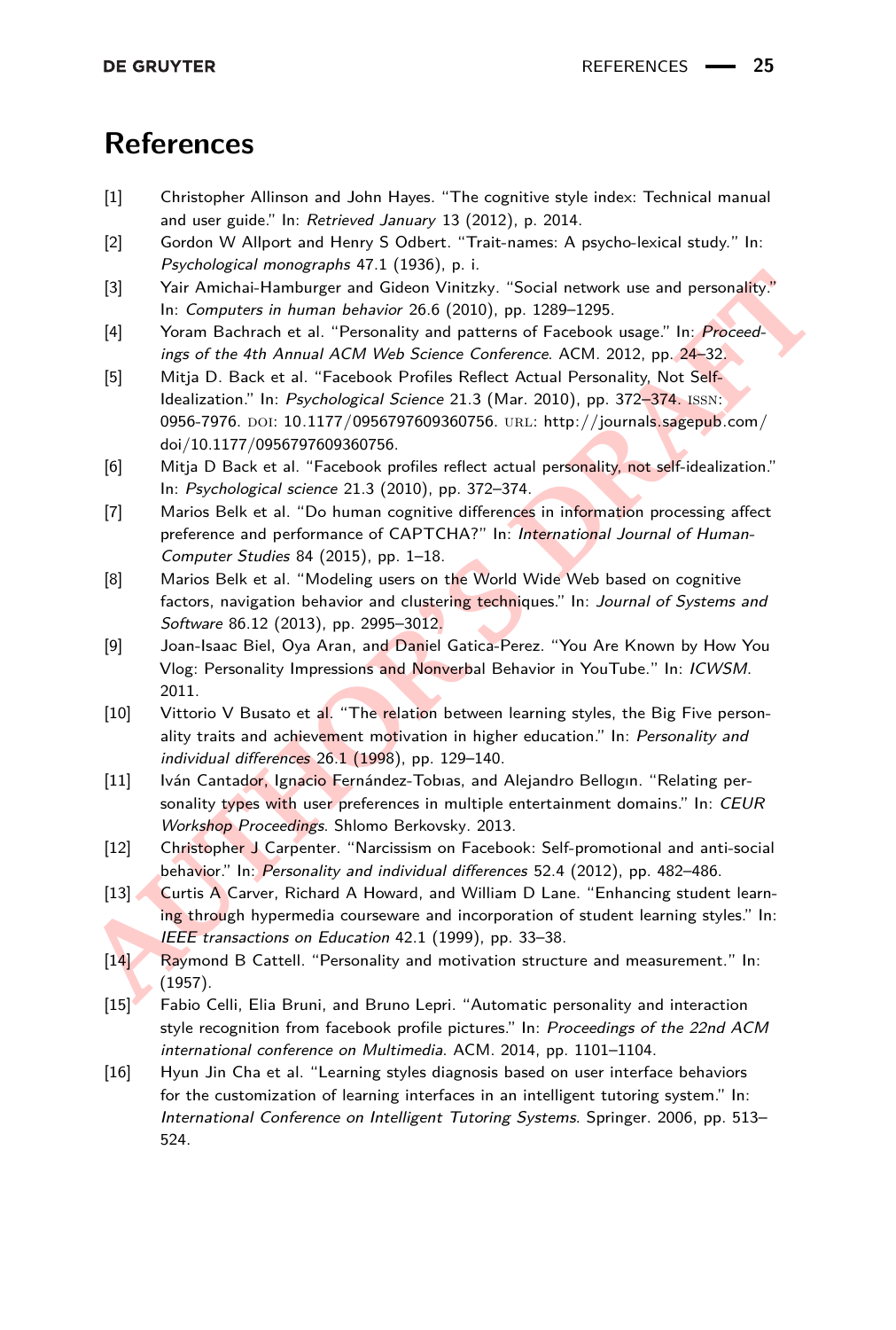26 - REFERENCES

- <span id="page-25-6"></span>[17] Baiyun Chen and Justin Marcus. "Students' self-presentation on Facebook: An examination of personality and self-construal factors." In: Computers in Human Behavior 28.6 (2012), pp. 2091–2099.
- <span id="page-25-9"></span>[18] Li Chen, Wen Wu, and Liang He. "How personality influences users' needs for recommendation diversity?" In: CHI'13 Extended Abstracts on Human Factors in Computing Systems. ACM. 2013, pp. 829–834.
- <span id="page-25-1"></span>[19] Robert B Cialdini. *Influence*. Vol. 3. A. Michel Port Harcourt, 1987.
- <span id="page-25-3"></span>[20] Frank Coffield et al. Learning styles and pedagogy in post-16 learning: A systematic and critical review. 2004.
- <span id="page-25-2"></span>[21] Philip J Corr and Gerald Matthews. The Cambridge handbook of personality psychology. Cambridge University Press Cambridge, 2009.
- <span id="page-25-7"></span>[22] Shaun W Davenport et al. "Twitter versus Facebook: Exploring the role of narcissism in the motives and usage of different social media platforms." In: Computers in Human Behavior 32 (2014), pp. 212–220.
- <span id="page-25-5"></span>[23] Azar Eftekhar, Chris Fullwood, and Neil Morris. "Capturing personality from Facebook photos and photo-related activities: How much exposure do you need?" In: Computers in Human Behavior 37 (2014), pp. 162–170.
- <span id="page-25-4"></span>[24] Nicole B Ellison et al. "Social network sites: Definition, history, and scholarship." In: Journal of computer-mediated Communication 13.1 (2007), pp. 210-230.
- <span id="page-25-17"></span>[25] Richard M Felder and B Solomon. "Inventory of learning styles." In: Retrieved January 8 (1998), p. 1998.
- <span id="page-25-14"></span>[26] Richard M Felder, Linda K Silverman, et al. "Learning and teaching styles in engineering education." In: Engineering education 78.7 (1988), pp. 674–681.
- <span id="page-25-15"></span>[27] Ignacio Fernández-Tobías et al. "Alleviating the new user problem in collaborative filtering by exploiting personality information." In: User Modeling and User-Adapted Interaction 26.2-3 (June 2016), pp. 221-255. ISSN: 0924-1868. DOI: [10.1007/s11257](http://dx.doi.org/10.1007/s11257-016-9172-z) 016-9172-z. URL: [http://link.springer.com/10.1007/s11257-016-9172-z.](http://link.springer.com/10.1007/s11257-016-9172-z)
- <span id="page-25-16"></span>[28] Bruce Ferwerda and Markus Schedl. "Enhancing Music Recommender Systems with Personality Information and Emotional States: A Proposal." In: UMAP Workshops. 2014.
- <span id="page-25-13"></span><span id="page-25-12"></span><span id="page-25-11"></span><span id="page-25-10"></span><span id="page-25-8"></span><span id="page-25-0"></span>[29] Bruce Ferwerda, Markus Schedl, and Marko Tkalcic. "Personality & Emotional States: Understanding Users' Music Listening Needs." In: UMAP Workshops. 2015.
- (19)<br>
Frank Coffield et al. Learning styles and pedagogy in post-16 learning: A systematic<br>
201 Frank Coffield et al. Learning styles and pedagogy in post-16 learning: A systematic<br>
212 Philip J Corr and Getal Matthews. Th [30] Bruce Ferwerda, Markus Schedl, and Marko Tkalcic. "Personality traits and the relationship with (non-) disclosure behavior on facebook." In: Proceedings of the 25th International Conference Companion on World Wide Web. International World Wide Web Conferences Steering Committee. 2016, pp. 565–568.
	- [31] Bruce Ferwerda, Markus Schedl, and Marko Tkalcic. "Predicting personality traits with instagram pictures." In: Proceedings of the 3rd Workshop on Emotions and Personality in Personalized Systems 2015. ACM. 2015, pp. 7–10.
	- [32] Bruce Ferwerda, Markus Schedl, and Marko Tkalcic. "Using instagram picture features to predict users' personality." In: International Conference on Multimedia Modeling. Springer. 2016, pp. 850–861.
	- [33] Bruce Ferwerda and Marko Tkalcic. "Predicting Users' Personality from Instagram Pictures: Using Visual and/or Content Features?" In: The 26th Conference on User Modeling, Adaptation and Personalization, Singapore (2018). 2018.
	- [34] Bruce Ferwerda and Marko Tkalcic. "You Are What You Post: What the Content of Instagram Pictures Tells About Users' Personality." In: Companion Proceedings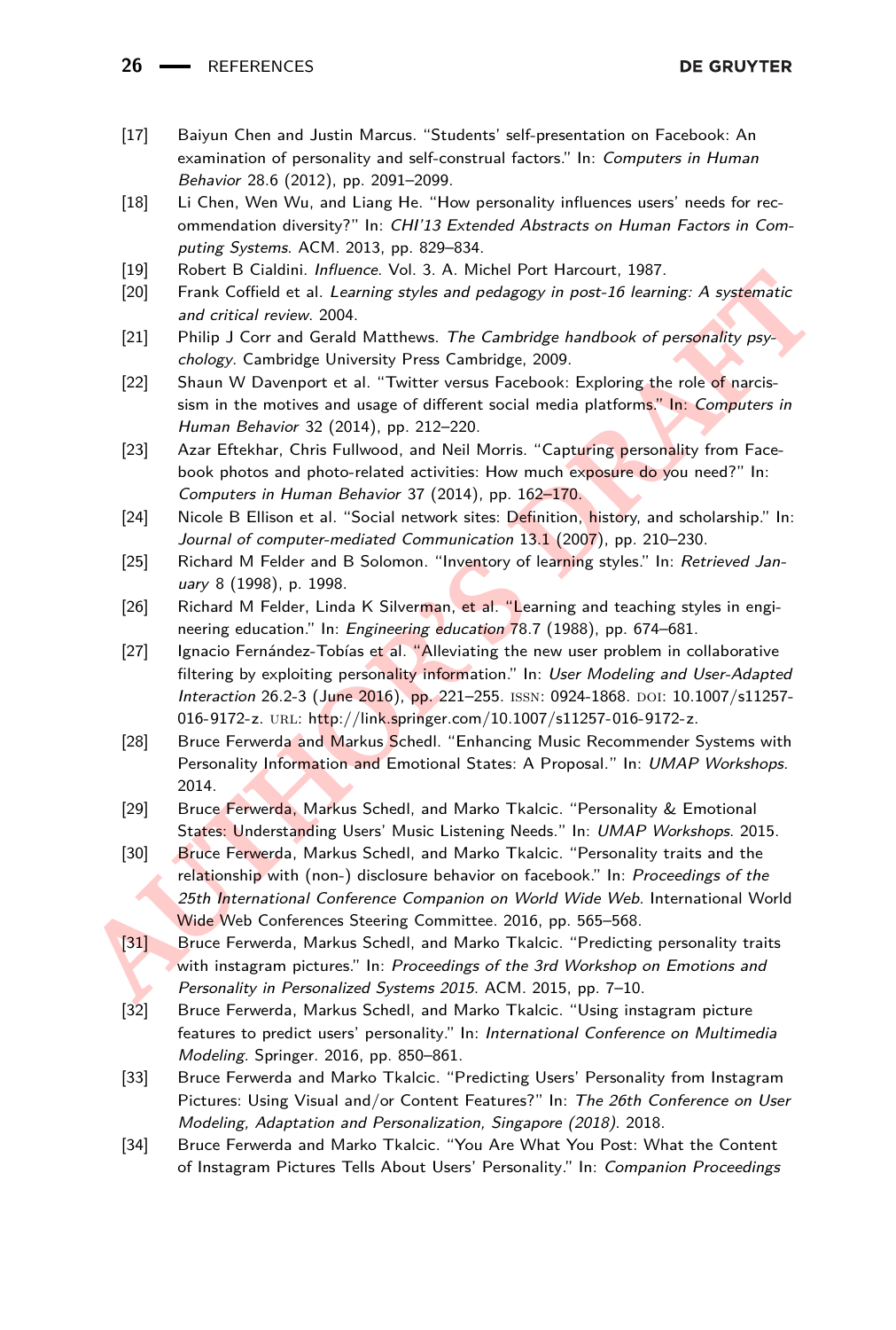of the 23rd International on Intelligent User Interfaces: 2nd Workshop on Theory-Informed User Modeling for Tailoring and Personalizing Interfaces (HUMANIZE). 2018.

- <span id="page-26-4"></span>[35] Bruce Ferwerda, Marko Tkalcic, and Markus Schedl. "Personality Traits and Music Genre Preferences: How Music Taste Varies Over Age Groups." In: Proceedings of the 1st Workshop on Temporal Reasoning in Recommender Systems (RecTemp) at the 11th ACM Conference on Recommender Systems, Como, August 31, 2017. 2017.
- <span id="page-26-5"></span>[36] Bruce Ferwerda, Marko Tkalcic, and Markus Schedl. "Personality Traits and Music Genres: What Do People Prefer to Listen To?" In: Proceedings of the 25th Conference on User Modeling, Adaptation and Personalization. ACM. 2017, pp. 285– 288.
- <span id="page-26-6"></span>[37] Bruce Ferwerda et al. "Personality traits predict music taxonomy preferences." In: Proceedings of the 33rd Annual ACM Conference Extended Abstracts on Human Factors in Computing Systems. ACM. 2015, pp. 2241–2246.
- <span id="page-26-12"></span><span id="page-26-11"></span><span id="page-26-10"></span><span id="page-26-9"></span><span id="page-26-8"></span><span id="page-26-7"></span><span id="page-26-3"></span><span id="page-26-2"></span><span id="page-26-1"></span><span id="page-26-0"></span>[38] Bruce Ferwerda et al. "The Influence of Users' Personality Traits on Satisfaction and Attractiveness of Diversified Recommendation Lists." In: EMPIRE@ RecSys. 2016, pp. 43–47.
- **AURE EXPRESSIONAL Substrate Control (and Markus Schell, "Personality Frais and Music Genere on User Modeling, Adaptation and Personalitation. ACM. 2017, pp. 285-<br>
The Proceedings of the 25th Control (Control (and Music Sc** [39] Enrique Frias-Martinez, Sherry Y. Chen, and Xiaohui Liu. "Automatic cognitive style identification of digital library users for personalization." In: Journal of the American Society for Information Science and Technology 58.2 (2017), pp. 237-251. DOI: [10.](http://dx.doi.org/10.1002/asi.20477) 1002/asi.20477. eprint: [https://onlinelibrary.wiley.com/doi/pdf/10.1002/asi.20477.](https://onlinelibrary.wiley.com/doi/pdf/10.1002/asi.20477) URL: [https://onlinelibrary.wiley.com/doi/abs/10.1002/asi.20477.](https://onlinelibrary.wiley.com/doi/abs/10.1002/asi.20477)
	- [40] David C Funder. Personality judgment: A realistic approach to person perception. Academic Press, 1999.
	- [41] Patricio García et al. "Evaluating Bayesian networks' precision for detecting students' learning styles." In: Computers & Education 49.3 (2007), pp. 794–808.
	- [42] Panagiotis Germanakos and Marios Belk. Human-Centred Web Adaptation and Personalization. Human-Computer Interaction Series. Cham: Springer International Publishing, 2016, p. 336. ISBN: 978-3-319-28048-6. DOI: [10.1007/978-3-319-28050-](http://dx.doi.org/10.1007/978-3-319-28050-9) 9. url: http://link.springer.com/10.1007/978-3-319-28050-9.
	- [43] Jennifer Golbeck and Eric Norris. "Personality, movie preferences, and recommendations." In: Advances in Social Networks Analysis and Mining (ASONAM), 2013 IEEE/ACM International Conference on. IEEE. 2013, pp. 1414–1415.
	- [44] Jennifer Golbeck, Cristina Robles, and Karen Turner. "Predicting personality with social media." In: CHI'11 extended abstracts on human factors in computing systems. ACM. 2011, pp. 253–262.
	- [45] Jennifer Golbeck et al. "Predicting personality from twitter." In: Privacy, Security, Risk and Trust (PASSAT) and 2011 IEEE Third Inernational Conference on Social Computing (SocialCom), 2011 IEEE Third International Conference on. IEEE. 2011, pp. 149–156.
	- [46] Samuel D Gosling, Peter J Rentfrow, and William B Swann Jr. "A very brief measure of the Big-Five personality domains." In: Journal of Research in personality 37.6 (2003), pp. 504–528.
	- [47] Samuel D Gosling et al. "Manifestations of personality in online social networks: Self-reported Facebook-related behaviors and observable profile information." In: Cyberpsychology, Behavior, and Social Networking 14.9 (2011), pp. 483–488.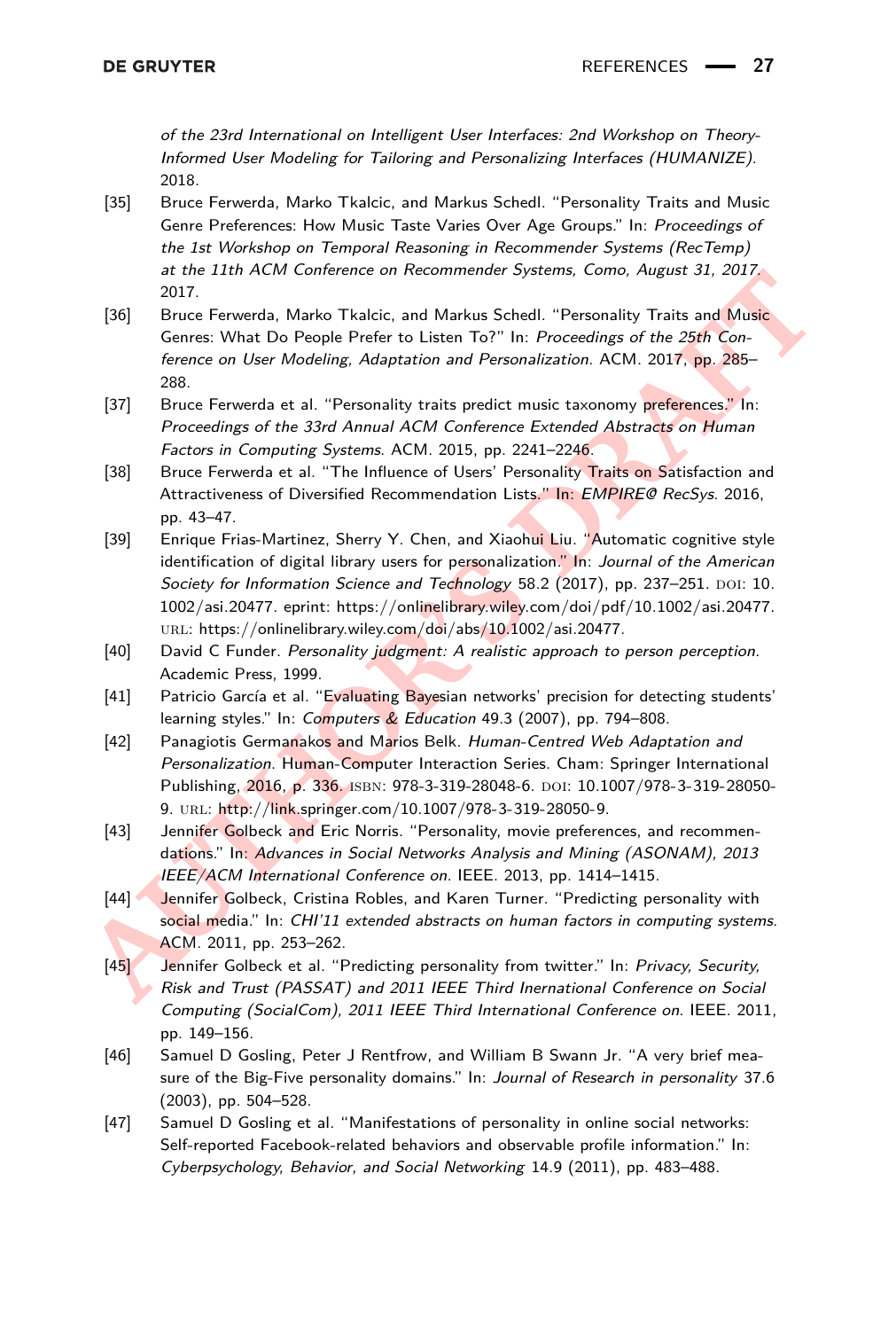#### 28 **- REFERENCES**

- <span id="page-27-5"></span>[48] Samuel D Gosling, Sam Gaddis, Simine Vazire, et al. "Personality impressions based on facebook profiles." In: ICWSM 7 (2007), pp. 1–4.
- <span id="page-27-13"></span>[49] Sabine Graf et al. "Advanced adaptivity in learning management systems by considering learning styles." In: Proceedings of the 2009 IEEE/WIC/ACM International Joint Conference on Web Intelligence and Intelligent Agent Technology-Volume 03. IEEE Computer Society. 2009, pp. 235–238.
- <span id="page-27-9"></span>[50] Sabine Graf and T-C Liu. "Analysis of learners' navigational behaviour and their learning styles in an online course." In: Journal of Computer Assisted Learning 26.2 (2010), pp. 116–131.
- <span id="page-27-11"></span>[51] Sabine Graf and Tzu-Chien Liu. "Supporting Teachers in Identifying Students' Learning Styles in Learning Management Systems: An Automatic Student Modelling Approach." In: Journal of Educational Technology & Society 12.4 (2009).
- <span id="page-27-15"></span>[52] Mark P. Graus, Martijn C. Willemsen, and Chris C. P. Snijders. "Personalizing a Parenting App: Parenting-Style Surveys Beat Behavioral Reading-Based Models." In: Joint Proceedings of the ACM IUI 2018 Workshops. 2018.
- <span id="page-27-3"></span>[53] David M Greenberg et al. "Personality predicts musical sophistication." In: Journal of Research in Personality 58 (2015), pp. 154–158.
- <span id="page-27-10"></span>[54] J. R. Hauser et al. "Website Morphing." In: Marketing Science 28.2 (Mar. 2009), pp. 202–223. issn: 0732-2399. doi: [10.1287/mksc.1080.0459.](http://dx.doi.org/10.1287/mksc.1080.0459) url: http://mktsci. journal.informs.org/cgi/doi/10.1287/mksc.1080.0459.
- <span id="page-27-14"></span>[55] JR Hauser, GL Urban, and G Liberali. "Website Morphing 2.0: Technical and Implementation Advances Com-bined with the First Field Experiment of Website Morphing." In: (2011). URL: [http://web.mit.edu/hauser/www/Hauser%20Articles%205.3.](http://web.mit.edu/hauser/www/Hauser%20Articles%205.3.12/Hauser_Urban_Liberali_Website_Morphing_2%200_September%202011.pdf) [12/Hauser\\_Urban\\_Liberali\\_Website\\_Morphing\\_2%200\\_September%202011.pdf.](http://web.mit.edu/hauser/www/Hauser%20Articles%205.3.12/Hauser_Urban_Liberali_Website_Morphing_2%200_September%202011.pdf)
- <span id="page-27-1"></span>[56] John Hayes and Christopher W Allinson. "Cognitive style and the theory and practice of individual and collective learning in organizations." In: Human relations 51.7 (1998), pp. 847–871.
- <span id="page-27-2"></span>[57] Peter Honey and Alan Mumford. The learning styles helper's guide. Peter Honey Publications Maidenhead, 2000.
- <span id="page-27-12"></span><span id="page-27-8"></span><span id="page-27-7"></span><span id="page-27-6"></span><span id="page-27-4"></span><span id="page-27-0"></span>[58] Rong Hu and Pearl Pu. "Exploring Relations between Personality and User Rating Behaviors." In: UMAP Workshops. 2013.
- (301) [S](http://mktsci.journal.informs.org/cgi/doi/10.1287/mksc.1080.0459)ome Using the T-L L. Hangyes or team tensor is a magnetonial beam tensor (2010), pp. 116-131.<br> **[AUT](http://www.dcs.warwick.ac.uk/~ssanand/RSWeb_files/Proceedings_RSWEB-10.pdf#page=23)A:** The Using Styles in Learning Monagement Systems: An Automatic Students' Learning 26.2<br>
(31) Sabine Graf and Tau-[59] Rong Hu and Pearl Pu. "Using Personality Information in Collaborative Filtering for New Users." In: 2nd ACM RecSys'10 Workshop on Recommender Systems and the Social Web (2010), pp. 17–24. URL: http://www.dcs.warwick.ac.uk/ $\sim$ ssanand/ RSWeb\_files/Proceedings\_RSWEB-10.pdf#page=23.
	- [60] Eugenia Y Huang, Sheng Wei Lin, and Travis K Huang. "What type of learning style leads to online participation in the mixed-mode e-learning environment? A study of software usage instruction." In: Computers & Education 58.1 (2012), pp. 338–349.
	- [61] David John Hughes et al. "A tale of two sites: Twitter vs. Facebook and the personality predictors of social media usage." In: Computers in Human Behavior 28.2 (2012), pp. 561–569.
	- [62] Michael A Jenkins-Guarnieri, Stephen L Wright, and Lynette M Hudiburgh. "The relationships among attachment style, personality traits, interpersonal competency, and Facebook use." In: Journal of Applied Developmental Psychology 33.6 (2012), pp. 294–301.
	- [63] Oliver P John, Eileen M Donahue, and Robert L Kentle. The big five inventory—versions 4a and 54. 1991.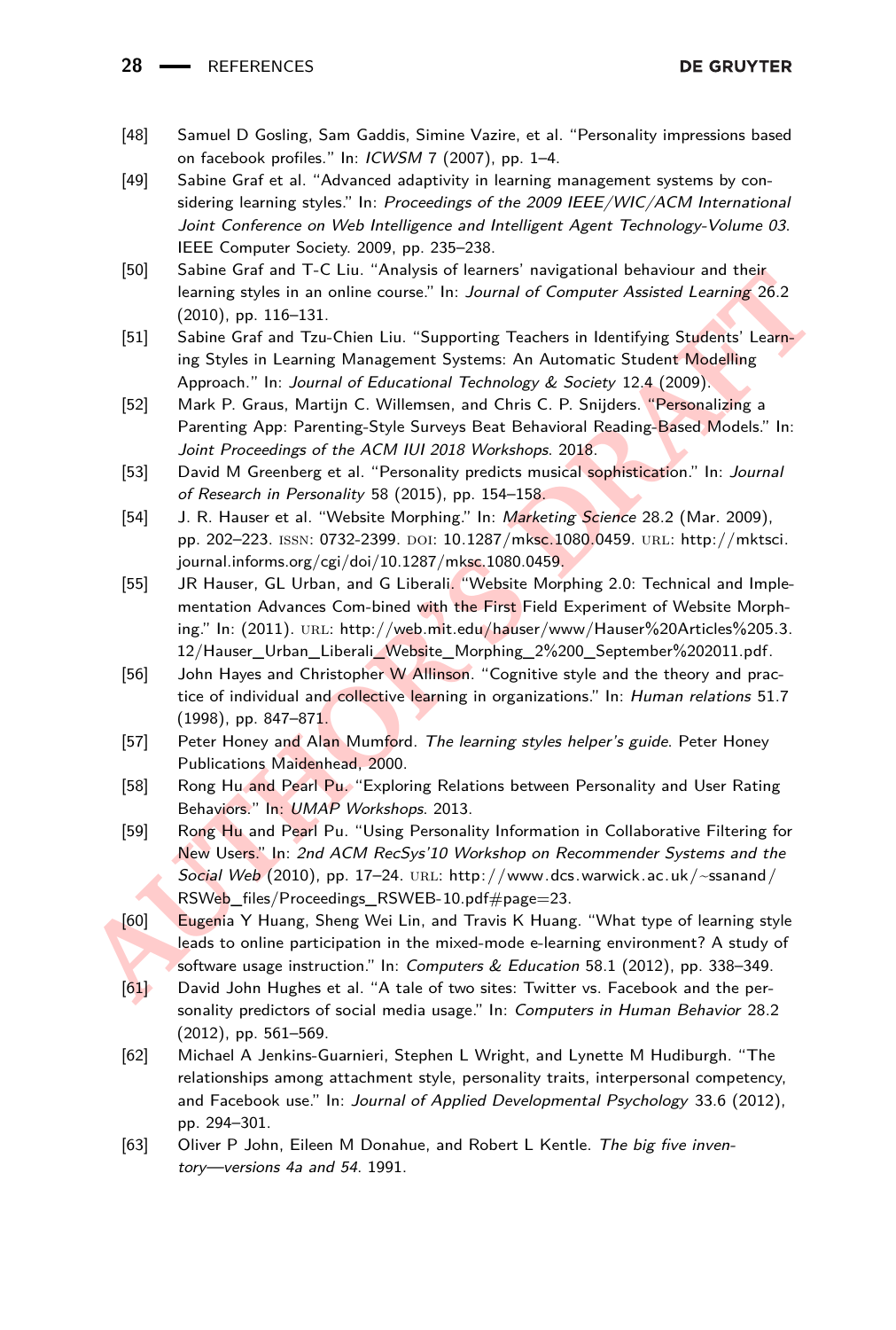- <span id="page-28-5"></span>[64] Carl Jung. Psychological types. Taylor & Francis, 2016.
- <span id="page-28-12"></span>[65] Pythagoras Karampiperis et al. "Adaptive cognitive-based selection of learning objects." In: Innovations in education and teaching international 43.2 (2006), pp. 121– 135.
- <span id="page-28-16"></span>[66] Bart P. Knijnenburg, Niels J.M. Reijmer, and Martijn C. Willemsen. "Each to his own." In: Proceedings of the fifth ACM conference on Recommender systems - RecSys '11. New York, New York, USA: ACM Press, 2011, p. 141. ISBN: 9781450306836. DOI: [10.1145/2043932.2043960.](http://dx.doi.org/10.1145/2043932.2043960) URL: http://dl.acm.org/citation. [cfm?doid=2043932.2043960.](http://dl.acm.org/citation.cfm?doid=2043932.2043960)
- <span id="page-28-15"></span><span id="page-28-14"></span><span id="page-28-13"></span><span id="page-28-11"></span><span id="page-28-10"></span><span id="page-28-9"></span><span id="page-28-8"></span><span id="page-28-7"></span><span id="page-28-6"></span><span id="page-28-4"></span><span id="page-28-3"></span><span id="page-28-2"></span><span id="page-28-1"></span><span id="page-28-0"></span>**EVEN[T](http://dl.acm.org/citation.cfm?doid=2043932.2043960)S - TreeSpy 21. INNEW YORK, INCRET USES, 2011, P. 141. ISBN 2008332.2043960. Until the principal among jointalism.<br>
<b>AUTHORY 1978 12.** The main of the state of the state of the state of the state of the state of the [67] Evgeny Knutov, Paul De Bra, and Mykola Pechenizkiy. "AH 12 years later: a comprehensive survey of adaptive hypermedia methods and techniques." In: New Review of Hypermedia and Multimedia  $15.1$  (Apr. 2009), pp. 5-38. ISSN:  $1361-4568$ . DOI: [10.1080/13614560902801608.](http://dx.doi.org/10.1080/13614560902801608) url: [http://www.tandfonline.com/doi/abs/10.1080/](http://www.tandfonline.com/doi/abs/10.1080/13614560902801608) [13614560902801608.](http://www.tandfonline.com/doi/abs/10.1080/13614560902801608)
	- [68] David A Kolb. Learning-style inventory: Self-scoring inventory and interpretation booklet: Revised scoring. TRG, Hay/McBer, 1993.
	- [69] Yehuda Koren, Robert Bell, and Chris Volinsky. "Matrix Factorization Techniques for Recommender Systems." In: IEEE Computer (2009), pp. 42–49.
	- [70] Maria Kozhevnikov. "Cognitive styles in the context of modern psychology: Toward an integrated framework of cognitive style." In: Psychological bulletin 133.3 (2007), p. 464.
	- [71] Annabel Latham et al. "A conversational intelligent tutoring system to automatically predict learning styles." In: Computers & Education 59.1 (2012), pp. 95–109.
	- [72] Alixe Lay and Bruce Ferwerda. "Predicting users' personality based on their 'liked' images on Instagram." In: Companion Proceedings of the 23rd International on Intelligent User Interfaces: 2nd Workshop on Theory-Informed User Modeling for Tailoring and Personalizing Interfaces (HUMANIZE). 2018.
	- [73] Eunsun Lee, Jungsun Ahn, and Yeo Jung Kim. "Personality traits and selfpresentation at Facebook." In: Personality and Individual Differences 69 (2014), pp. 162–167.
	- [74] Taiyu Lin. "Cognitive profiling towards formal adaptive technologies in web-based learning communities." In: International Journal of Web Based Communities 1.1 (2004), pp. 103–108.
	- [75] Nikolina Ljepava et al. "Personality and social characteristics of Facebook non-users and frequent users." In: Computers in Human Behavior 29.4 (2013), pp. 1602–1607.
	- [76] Bernd Marcus, Franz Machilek, and Astrid Schütz. "Personality in cyberspace: Personal web sites as media for personality expressions and impressions." In: Journal of personality and social psychology 90.6 (2006), p. 1014.
	- [77] Samuel Messick. "The nature of cognitive styles: Problems and promise in educational practice." In: Educational psychologist 19.2 (1984), pp. 59–74.
	- [78] Alan Miller. "Cognitive styles: An integrated model." In: Educational psychology 7.4 (1987), pp. 251–268.
	- [79] Danijela Milosevic et al. "Adaptive learning by using scos metadata." In: Interdisciplinary Journal of E-Learning and Learning Objects 3.1 (2007), pp. 163–174.
	- [80] TJF Mitchell, Sherry Y Chen, and RD Macredie. "Cognitive styles and adaptive web-based learning." In: Psychology of Education Review 29.1 (2005), pp. 34–42.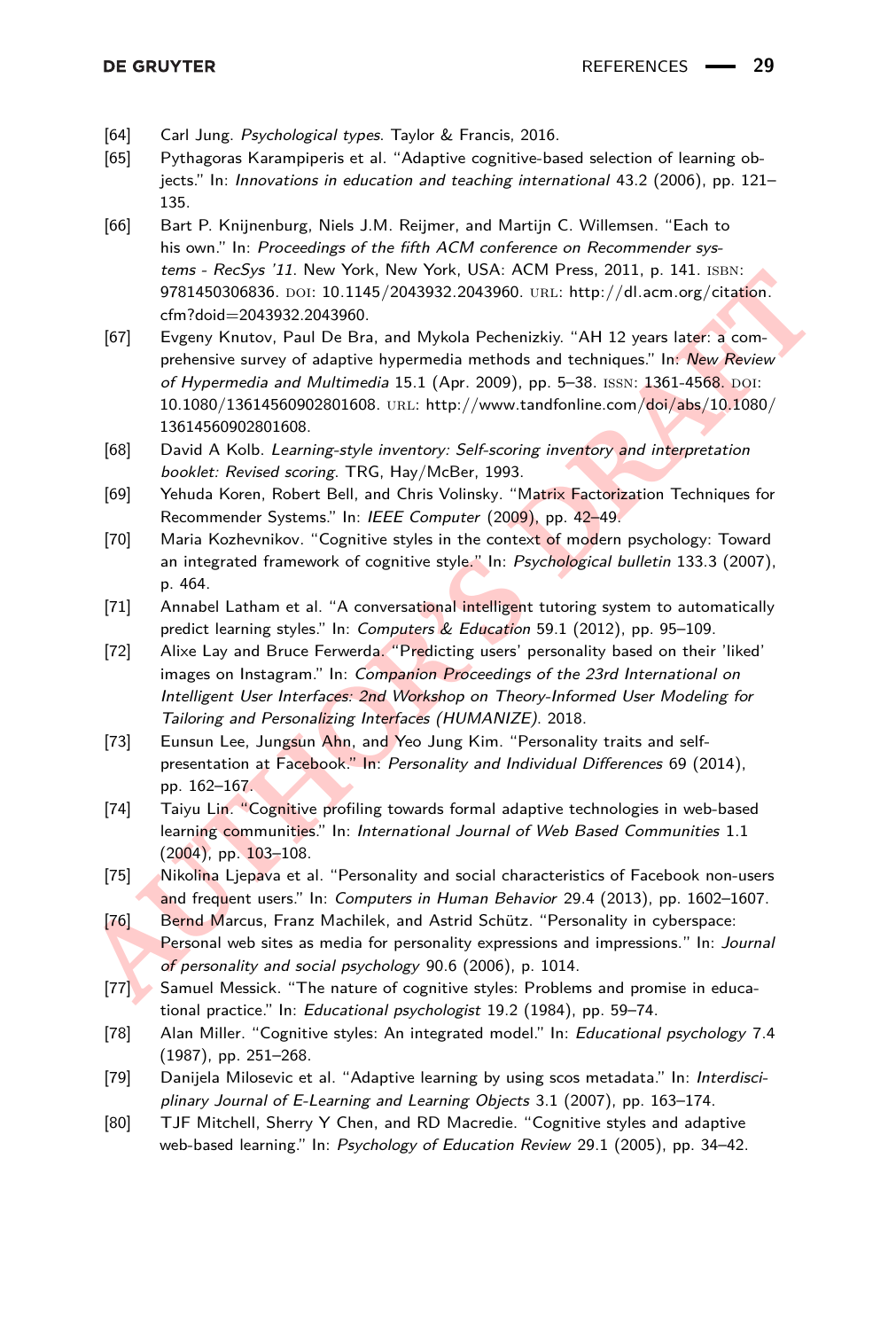**30** REFERENCES

- <span id="page-29-6"></span>[81] Kelly Moore and James C McElroy. "The influence of personality on Facebook usage, wall postings, and regret." In: Computers in Human Behavior 28.1 (2012), pp. 267–274.
- <span id="page-29-4"></span>[82] Daniel Müllensiefen et al. "The Musicality of Non-Musicians: An Index for Assessing Musical Sophistication in the General Population." In: 9.2 (2014). DOI: [10.1371/](http://dx.doi.org/10.1371/journal.pone.0089642) [journal.pone.0089642.](http://dx.doi.org/10.1371/journal.pone.0089642)
- <span id="page-29-3"></span>[83] Isabel Briggs Myers. "The Myers-Briggs Type Indicator: Manual (1962)." In: (1962).
- <span id="page-29-1"></span>[84] Daniel J Ozer and Veronica Benet-Martinez. "Personality and the prediction of consequential outcomes." In: Annu. Rev. Psychol. 57 (2006), pp. 401–421.
- <span id="page-29-13"></span>[85] Ebru Özpolat and Gözde B Akar. "Automatic detection of learning styles for an e-learning system." In: Computers & Education 53.2 (2009), pp. 355-367.
- <span id="page-29-15"></span>[86] Kyparisia A Papanikolaou et al. "Personalizing the Interaction in a Web-based Educational Hypermedia System: the case of INSPIRE." In: User modeling and user-adapted interaction 13.3 (2003), pp. 213–267.
- <span id="page-29-10"></span>[87] Lin Qiu et al. "You are what you tweet: Personality expression and perception on Twitter." In: Journal of Research in Personality 46.6 (2012), pp. 710–718.
- <span id="page-29-9"></span>[88] Daniele Quercia et al. "The personality of popular facebook users." In: Proceedings of the ACM 2012 conference on computer supported cooperative work. ACM. 2012, pp. 955–964.
- <span id="page-29-0"></span>[89] Elaine Rich. "User modeling via stereotypes." In: Cognitive science 3.4 (1979), pp. 329–354.
- <span id="page-29-2"></span>[90] Richard Riding and Indra Cheema. "Cognitive Styles—an overview and integration." In: Educational Psychology 11.3-4 (1991), pp. 193-215. DOI: 10.1080 / 0144341910110301. eprint: [https://doi.org/10.1080/0144341910110301.](https://doi.org/10.1080/0144341910110301) URL: https://doi.org/10.1080/0144341910110301.
- <span id="page-29-16"></span><span id="page-29-14"></span><span id="page-29-12"></span><span id="page-29-11"></span><span id="page-29-8"></span><span id="page-29-7"></span><span id="page-29-5"></span>[91] Richard Riding and Indra Cheema. "Cognitive styles—an overview and integration." In: Educational psychology 11.3-4 (1991), pp. 193–215.
- **AUT[OR](https://doi.org/10.1080/0144341910110301)** Based Ponga Winst. The Winderships of permiclator. Windle Tower Street The Translation of Team (194) Daniel J Ozer and Veronica Benet-Martinez. "Personality and the prediction of Computers (BSI) Ebru Ozpolat and Gö [92] Jenny Rosenberg and Nichole Egbert. "Online impression management: Personality traits and concerns for secondary goals as predictors of self-presentation tactics on Facebook." In: Journal of Computer-Mediated Communication 17.1 (2011), pp. 1– 18.
	- [93] Craig Ross et al. "Personality and motivations associated with Facebook use." In: Computers in human behavior 25.2 (2009), pp. 578–586.
	- [94] Tracii Ryan and Sophia Xenos. "Who uses Facebook? An investigation into the relationship between the Big Five, shyness, narcissism, loneliness, and Facebook usage." In: Computers in human behavior 27.5 (2011), pp. 1658–1664.
	- [95] David Adrian Sanders and Jorge Bergasa-Suso. "Inferring learning style from the way students interact with a computer user interface and the WWW." In: IEEE Transactions on Education 53.4 (2010), pp. 613–620.
	- [96] Andrew I Schein et al. "Methods and metrics for cold-start recommendations." In: Proceedings of the 25th annual international ACM SIGIR conference on Research and development in information retrieval SIGIR 02 46.Sigir (2002), pp. 253–260. ISSN: 01635840. DOI: [10.1145/564376.564421.](http://dx.doi.org/10.1145/564376.564421) URL: [http://portal.acm.org/citation.](http://portal.acm.org/citation.cfm?doid=564376.564421) [cfm?doid=564376.564421.](http://portal.acm.org/citation.cfm?doid=564376.564421)
	- [97] Johann Schrammel, Christina Köffel, and Manfred Tscheligi. "Personality traits, usage patterns and information disclosure in online communities." In: Proceedings of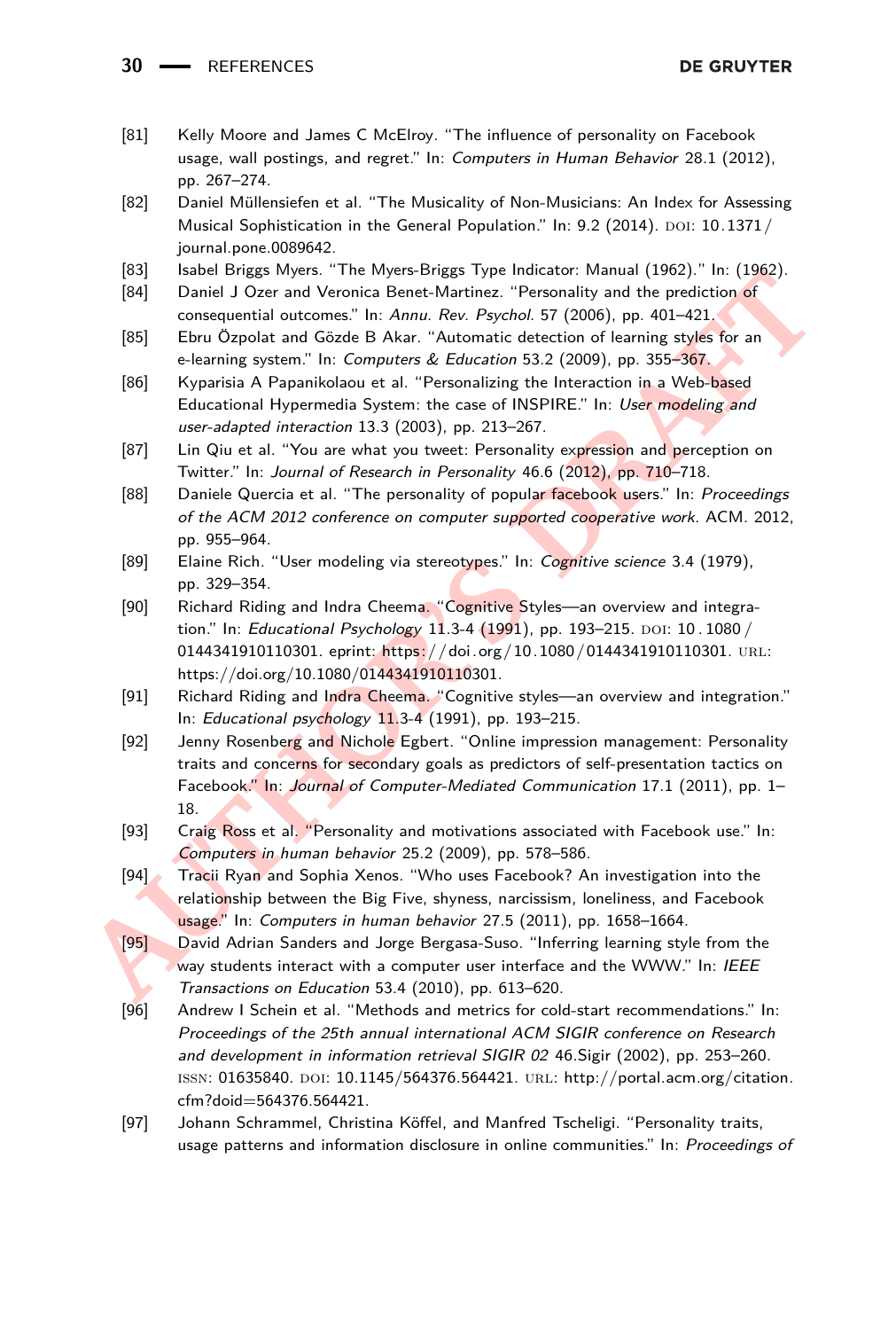the 23rd British HCI group annual conference on people and computers: Celebrating people and technology. British Computer Society. 2009, pp. 169–174.

- <span id="page-30-8"></span>[98] Cristina Segalin et al. "What your Facebook profile picture reveals about your personality." In: Proceedings of the 2017 ACM on Multimedia Conference. ACM. 2017, pp. 460–468.
- <span id="page-30-2"></span>[99] Gwendolyn Seidman. "Self-presentation and belonging on Facebook: How personality influences social media use and motivations." In: Personality and Individual Differences 54.3 (2013), pp. 402–407.
- <span id="page-30-14"></span><span id="page-30-13"></span><span id="page-30-12"></span><span id="page-30-11"></span><span id="page-30-10"></span><span id="page-30-9"></span><span id="page-30-7"></span><span id="page-30-6"></span><span id="page-30-5"></span><span id="page-30-4"></span><span id="page-30-3"></span><span id="page-30-1"></span><span id="page-30-0"></span>**Examplemental Society Theory (2018)**<br> *AUTHOR EXECT THEORY (Mattern Societies SA. 2(2013), pp. 402-407.<br>
ADO) March Skowson et al. "Fusing social media cuse: personality prediction from twitter<br>
and instagram." In: Procee* [100] Marcin Skowron et al. "Fusing social media cues: personality prediction from twitter and instagram." In: Proceedings of the 25th international conference companion on world wide web. International World Wide Web Conferences Steering Committee. 2016, pp. 107–108.
	- [101] Jason L Skues, Ben Williams, and Lisa Wise. "The effects of personality traits, selfesteem, loneliness, and narcissism on Facebook use among university students." In: Computers in Human Behavior 28.6 (2012), pp. 2414–2419.
	- [102] Stefan Stieger et al. "Who commits virtual identity suicide? Differences in privacy concerns, internet addiction, and personality between Facebook users and quitters." In: Cyberpsychology, Behavior, and Social Networking 16.9 (2013), pp. 629–634.
	- [103] Marko Tkalcic, Amra Delic, and Alexander Felfernig. "Personality, Emotions, and Group Dynamics." In: Springer, 2018.
	- [104] Marko Tkalčič et al. "Personality correlates for digital concert program notes." In: International Conference on User Modeling, Adaptation, and Personalization. Springer. 2015, pp. 364–369.
	- [105] Evangelos Triantafillou et al. "The value of adaptivity based on cognitive style: an empirical study." In: British Journal of Educational Technology 35.1 (2004), pp. 95-106.
	- [106] Nikos Tsianos et al. "User-Centric Profiling on the Basis of Cognitive and Emotional Characteristics: An Empirical Study." In: International Conference on Adaptive Hypermedia and Adaptive Web-Based Systems. Springer. 2008, pp. 214–223.
	- [107] Ernest C Tupes and Raymond E Christal. "Recurrent personality factors based on trait ratings." In: Journal of personality 60.2 (1992), pp. 225–251.
	- [108] Patti M Valkenburg and Jochen Peter. "Social consequences of the Internet for adolescents: A decade of research." In: Current directions in psychological science 18.1 (2009), pp. 1–5.
	- [109] James E Villaverde, Daniela Godoy, and Analıa Amandi. "Learning styles' recognition in e-learning environments with feed-forward neural networks." In: Journal of Computer Assisted Learning 22.3 (2006), pp. 197–206.
	- [110] Kua Hua Wang et al. "Learning styles and formative assessment strategy: enhancing student achievement in Web-based learning." In: Journal of Computer Assisted Learning 22.3 (2006), pp. 207–217.
	- [111] Stephan Winter et al. "Another brick in the Facebook wall–How personality traits relate to the content of status updates." In: Computers in Human Behavior 34 (2014), pp. 194–202.
	- [112] Herman A Witkin et al. "Field-dependent and field-independent cognitive styles and their educational implications." In: Review of educational research 47.1 (1977), pp. 1–64.